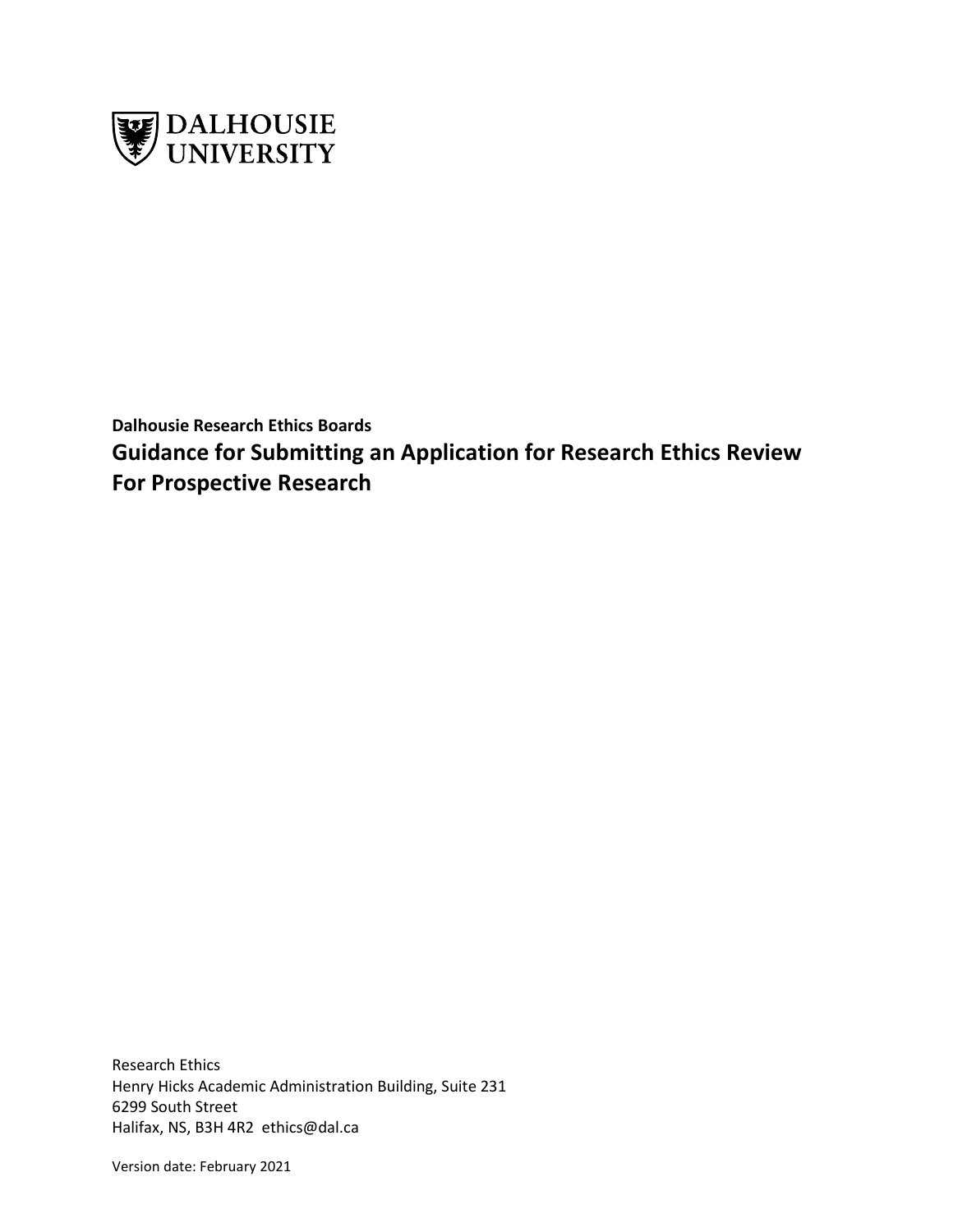# **Table of Contents**

| 1.1  |  |  |
|------|--|--|
| 1.2  |  |  |
| 1.3  |  |  |
| 1.4  |  |  |
| 1.5  |  |  |
|      |  |  |
| 2.1  |  |  |
| 2.2  |  |  |
| 2.3  |  |  |
| 2.4  |  |  |
| 2.5  |  |  |
| 2.6  |  |  |
| 2.7  |  |  |
| 2.8  |  |  |
| 2.9  |  |  |
| 2.10 |  |  |
| 2.11 |  |  |
| 2.12 |  |  |
| 2.13 |  |  |
| 2.14 |  |  |
|      |  |  |
|      |  |  |
|      |  |  |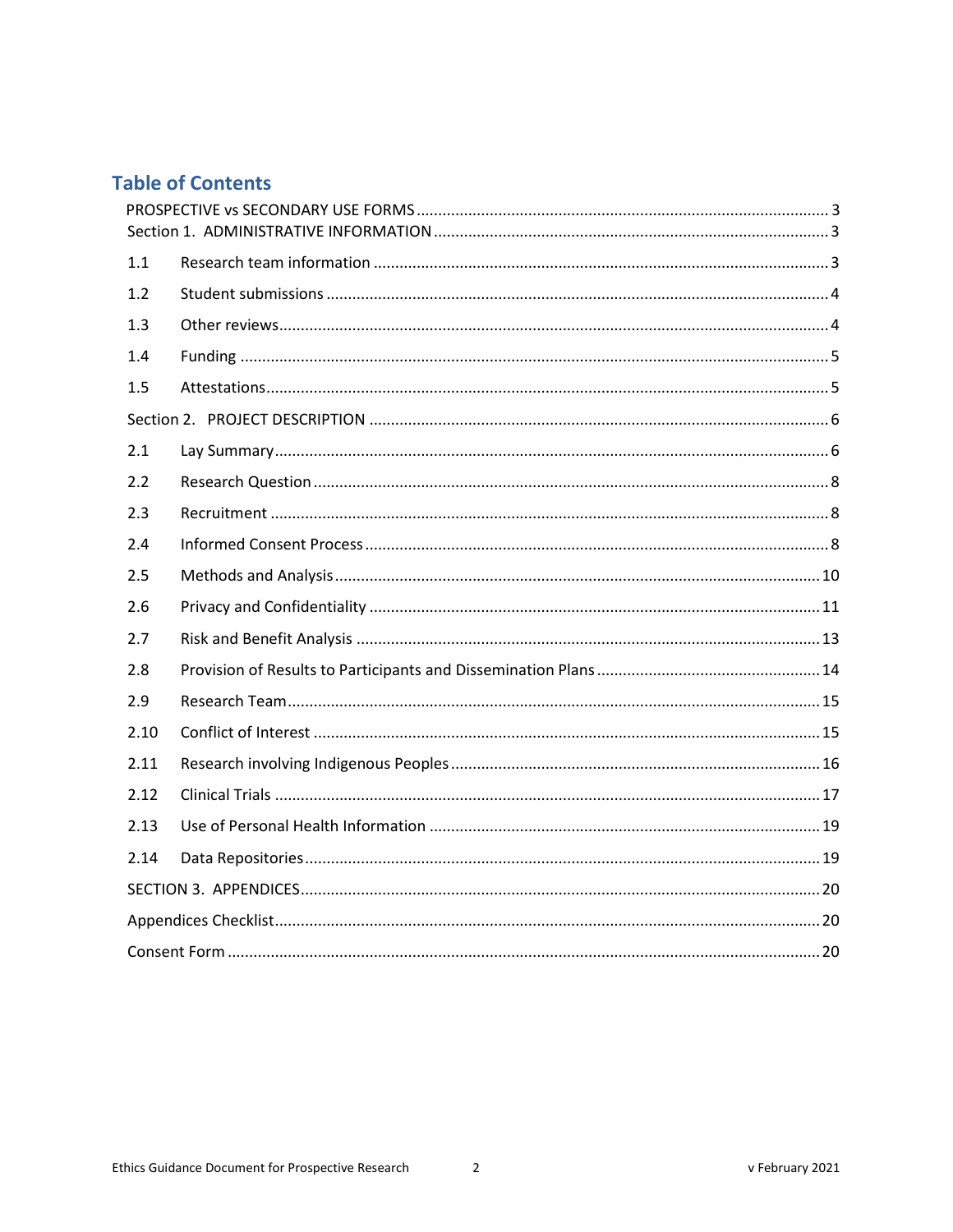## <span id="page-2-0"></span>**PROSPECTIVE vs SECONDARY USE FORMS**

The prospective research application form should only be used if new data will be collected. For research involving *only* secondary use of existing information (such as health records, student records, survey data or biological materials), use the *REB Application Form – Secondary Use of Information for Research.*

### <span id="page-2-1"></span>**Section 1. ADMINISTRATIVE INFORMATION**

Only English language documents can be reviewed by the Research Ethics Boards. Please submit all documents in English.

**Determining which Research Ethics Board (REB) to submit to**: Dalhousie University has two Research Ethics Boards. The assignment of which Board will review a particular project is done according to the subject matter of the research.

**Health Sciences REB:** reviews research dealing with medical, dental or health and mental health related topics and research involving human biological materials.

**Social Sciences and Humanities REB**: reviews research dealing with social, behavioural and cultural research in non-health care contexts.

Researchers are encouraged to indicate the Board to which they believe their submission should be directed, however the final determination of which Board will review which research rests with the director and/or Board chairs.

## <span id="page-2-2"></span>**1.1 Research team information**

Lead researcher (at Dalhousie): This is the researcher affiliated with Dalhousie University who will lead the ethical conduct of the research. Often, this is the principal investigator, or local lead investigator.

Students may be considered the lead researcher for their thesis research projects. However, students should only be the named lead researcher on a research ethics file when it is foreseeable that they will complete the full scope of the proposed research during their academic program. In cases where the research may extend past the term of any single student's involvement, the research ethics submission should be made by the faculty supervisor, with student(s) named as other involved study personnel (that can evolve over time). If the group or lab is doing the research rather than the individual student, the supervising faculty member should be the lead researcher on the research ethics submission responsible for the ethical conduct of the research.

In the event that a student is named as the lead researcher, and that student does not complete the full scope of the research by program completion, the supervising faculty member may, normally with the student researcher's written agreement, take over as lead researcher for the project. Researchers are responsible for considering the scholarly integrity issues related to such a change, such as stewardship of data.

This section also asks for current contact information for the lead researcher. Most communication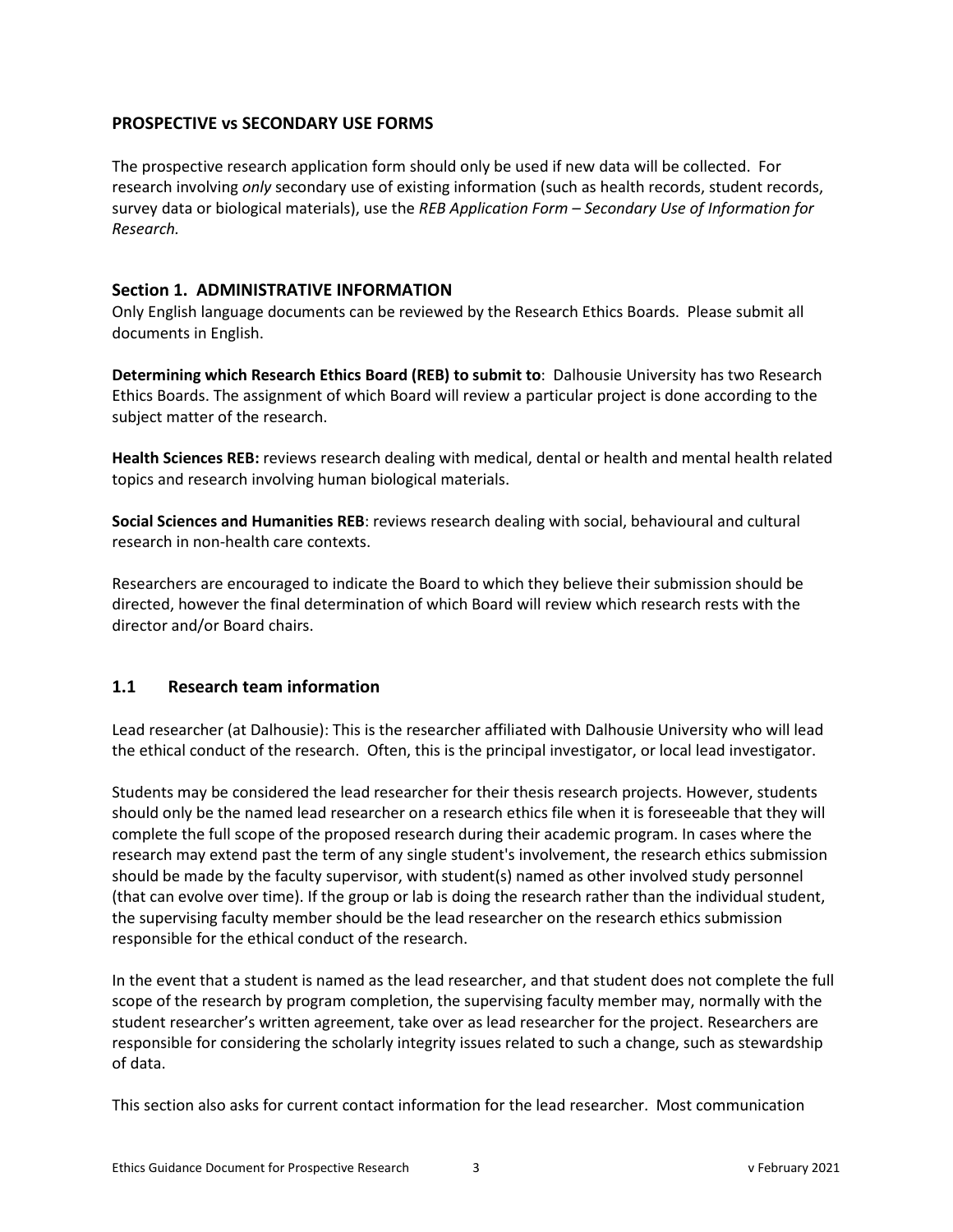between the Boards and researchers is by email, so it is important to keep this information up-to-date with the Research Ethics office. The email address used for communication must be an official University email address (@dal.ca).

Contact person: If there is a contact person that the lead researcher would like to have included in communication between the Board and the lead researcher, please indicate this here. If not, leave this blank.

The study start and end dates should indicate when you plan to begin and end the parts of your research that involve human participants (or data).

## <span id="page-3-0"></span>**1.2 Student submissions**

Complete this section only if the lead researcher is a student, resident, or postdoctoral fellow. Identify your degree program (for example, BSc (Psychology), MD, MA (Health Promotion), PhD (Interdisciplinary)) and provide the name and contact information for the supervisor of the student research.

When a supervisor is not affiliated with Dalhousie University, a Dalhousie University administrative supervisor must also be named in the submission. Supervisors will be copied on communication between the Boards and the lead student researcher. The responsibilities of supervisors (and of academic units) are described in the Dalhousie University *[Policy on Ethical Conduct of](https://www.dal.ca/dept/university_secretariat/policies/human-rights---equity/ethical-conduct-of-research-involving-humans-policy.html?cq_ck=1391184251453.html) Research Involving [Humans](https://www.dal.ca/dept/university_secretariat/policies/human-rights---equity/ethical-conduct-of-research-involving-humans-policy.html?cq_ck=1391184251453.html)*; Research Ethics has also developed a document that describes the role of the supervisor in research ethics (available on the [Resources section](https://www.dal.ca/dept/research-services/responsible-conduct-/research-ethics-/resources-.html) of the Research Ethics website).

Undergraduate students conducting minimal risk thesis research should initially submit their application for unit-level review (to obtain department, school or faculty research ethics approval) prior to submission to the university's Research Ethics Board. Submissions that have received unit-level approval (indicated in section 1 of the application form) are eligible for a streamlined review by the Research Ethics Board. The exceptions are research that is more than minimal risk, or where unit-level review is not available, in which case the research ethics application may be submitted directly to the Research Ethics Board.

Course-based (non-thesis) minimal risk research is eligible for unit-level review and approval in those Schools, Departments and Faculties that provide such review; further approval by the University-level research ethics boards is not required.

Minimal risk research is defined in the TCPS as "research in which the probability and magnitude of possible harms implied by participation in the research is no greater than those encountered by participants in those aspects of their everyday life that relate to the research." (TCPS Chapter 2-B). When in doubt about whether or not research may be considered minimal risk, please consult with Research Ethics.

## <span id="page-3-1"></span>**1.3 Other reviews**

Other ethics reviews. Some research projects require ethics approvals at other institutions (other universities, hospitals, colleges, research centres, school boards, etc.) or by other ethics bodies (such as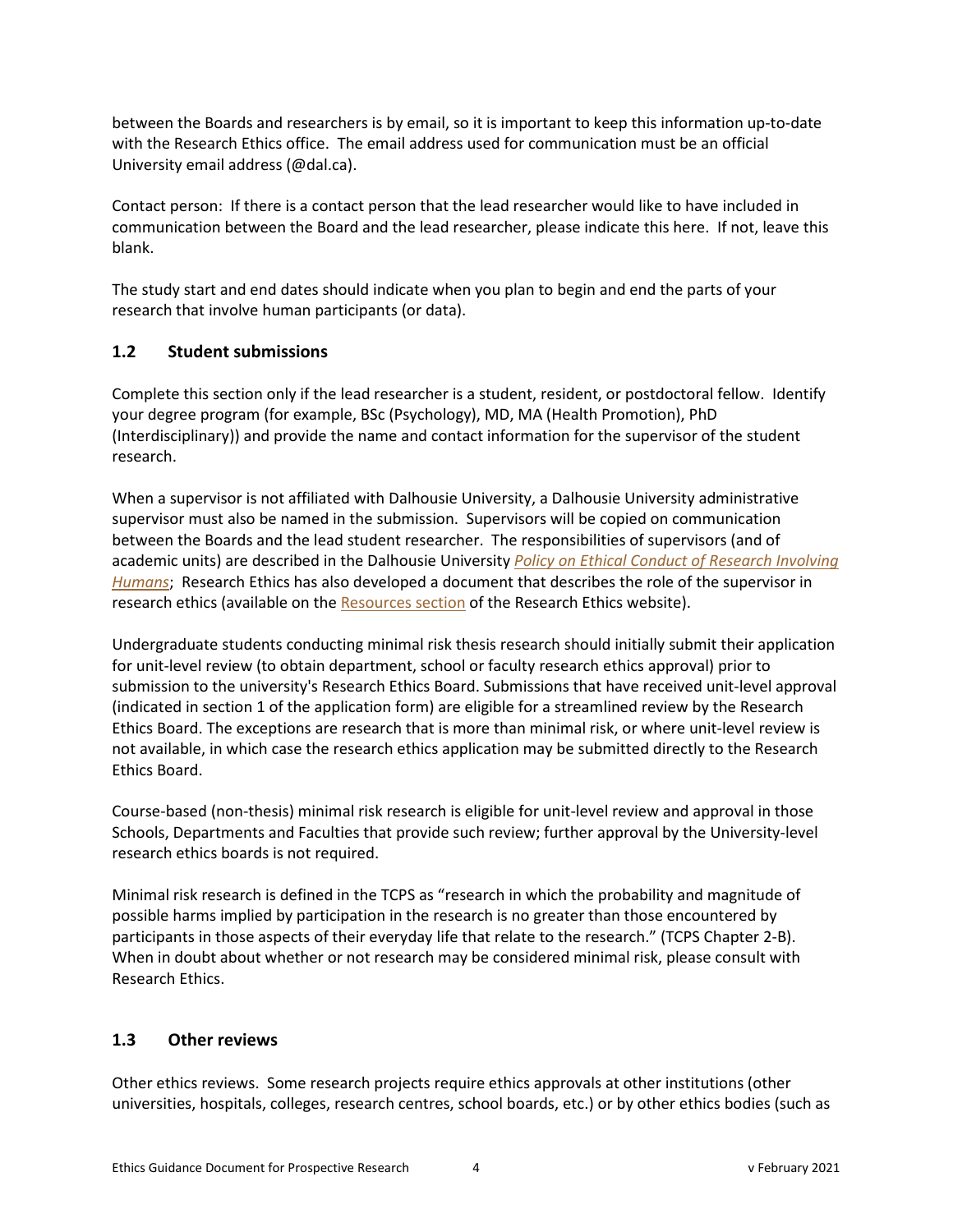Mi'kmaq Ethics Watch) in addition to Dalhousie University. Complete this section to describe to the REB any other ethics review required for the project and the status of this review (approved, submitted, to be submitted, for example). Information about when a project may need multiple REB approvals can be found in the TCPS Chapter 8 (Multi-jurisdictional Research). It is the researcher's responsibility to ensure that all necessary approvals are in place before the conduct of research involving humans.

Scholarly/scientific peer review. If the project has been peer reviewed (such as during a funding competition), describe this review to the Board in this section.

Variation of previous Dal REB submission. If the current submission is a variation on, or extension of, a previously approved submission, please describe it here. Describe how this submission is the same as, and different from, a previously approved Dalhousie submission. Consider the research question, sample, recruitment procedures, consent process, methods, data retention, confidentiality etc. REB members may not recall, nor have access to, your prior submission; the summary here should be enough to assess whether new ethical issues need to be considered.

## <span id="page-4-0"></span>**1.4 Funding**

If the research project is funded, indicate the funding agency and award number. If it is not funded, check "Not Applicable".

If the research project is contingent on funding that has not yet been secured, the REB will not review the ethics application until funding has been committed to the project.

If you hold funding at Dalhousie University for which you were granted access to a portion of your funds in advance of REB approval through a release of funds agreement, please also indicate the date of this agreement in this section.

### <span id="page-4-1"></span>**1.5 Attestations**

Lead researcher: The lead researcher must indicate agreement with the attestation regarding the ethical conduct of the research. This section must be completed for all submissions.

### Supervisor attestation: **Applicable only where the lead researcher is a student/resident/post-doctoral fellow.**

As part of the review process, the Board must ascertain whether there is scholarly merit, as research that will not yield trustworthy results is unethical. For this reason, it is important that the student's ethics proposal be carefully reviewed and approved by the student's supervisor prior to submission. A well-conceived and carefully presented research project will pass through the ethics review process more quickly than one that has not received adequate input from the student's supervisor.

The supervisor must attest that s/he has personally reviewed the ethics application prior to its submission and that the scientific/scholarly methods of the research project are sound and appropriate. The supervisor commits to ensuring that the research is conducted following the principles of the Tri Council Policy Statement *Ethical Conduct for Research Involving Humans* and that the research will be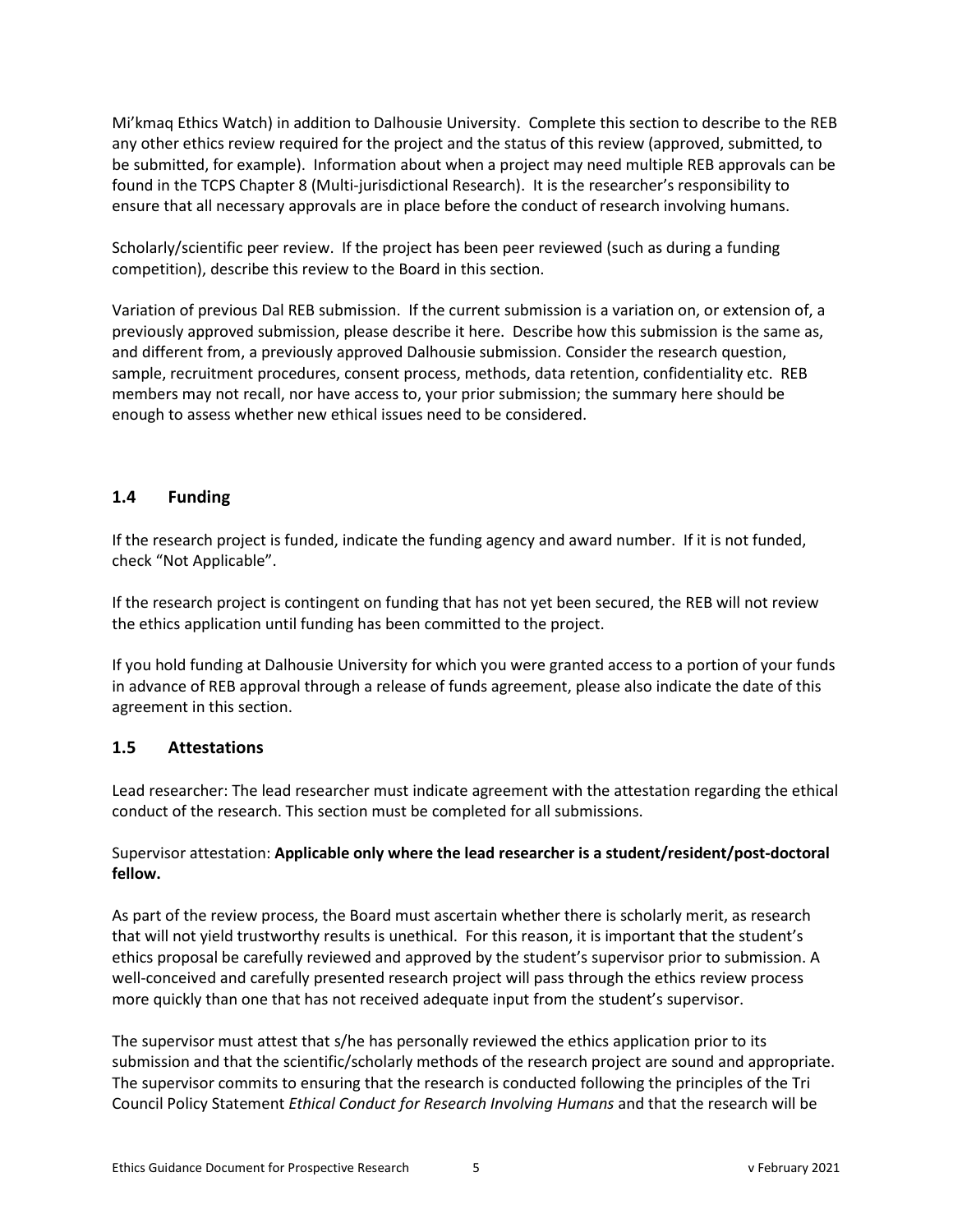undertaken and supervised as per University policy, including the *Policy on the Ethical Conduct of Research Involving Humans*.

All learners, including residents, post-doctoral fellows, undergraduate and graduate students require a supervisor for research.

Please indicate if the lead researcher and/or student supervisor has completed the TCPS Course on Research Ethics (CORE) online tutorial. The online tutorial may be found through the Research Ethics homepage or a[t http://tcps2core.ca/welcome.](http://tcps2core.ca/welcome) Completion of the tutorial is strongly encouraged.

## <span id="page-5-1"></span><span id="page-5-0"></span>**Section 2. PROJECT DESCRIPTION**

### **2.1 Lay Summary**

2.1.1 In lay language (plain language suitable for educated non-experts in the field), briefly describe the rationale, purpose, study population and methods. This section is meant to orient Board members to the study and to explain the context for undertaking it. It should include references to the literature to substantiate the researcher's description of why it is necessary to undertake the research; the reference list should be appended to the application. The science of a study – including the study justification – becomes an ethical concern if there is not sufficient reason for doing the research, or the study is inadequately designed to produce valid results. It is unethical to subject participants to any procedures likely to produce dubious results, even if it will simply waste their time.

For clinical trials, the proposed research should be presented in the context of a systematic review of the literature on the study topic.

Mention what new knowledge is anticipated and whether this is a pilot project or fully developed study. A fully developed study is one that is intended to be a stand-alone piece of work whereas a pilot study is intended to test the feasibility of a methodology through data collection and analysis, or is a preliminary investigation intended as the basis for a larger work.

The Tri Council Policy Statement requires that human participant research projects that are defined as "pilot studies" undergo ethics review (TCPS 6.11). Background work to inform the study, where data are not formally collected, is not subject to review (e.g., talking with experts or gatekeepers, feedback on an instrument, etc.). Pilot testing a research design, recruitment and data collection are activities that require ethical review. Pilot study results may be analyzed, may be published, and may inform future work.

Examples of preliminary work that would not require ethical review include:

- i. Researchers using a piece of safety-approved test equipment on themselves to work out methodological details for later use in designing a project
- ii. A student and supervisor using a piece of safety-approved testing equipment to make measurements as a student training exercise, in preparation for future work. Normally this would involve repeated measurements on the same individual. Data would only be examined to determine the success of the training. Safety issues would be the responsibility of the supervisor.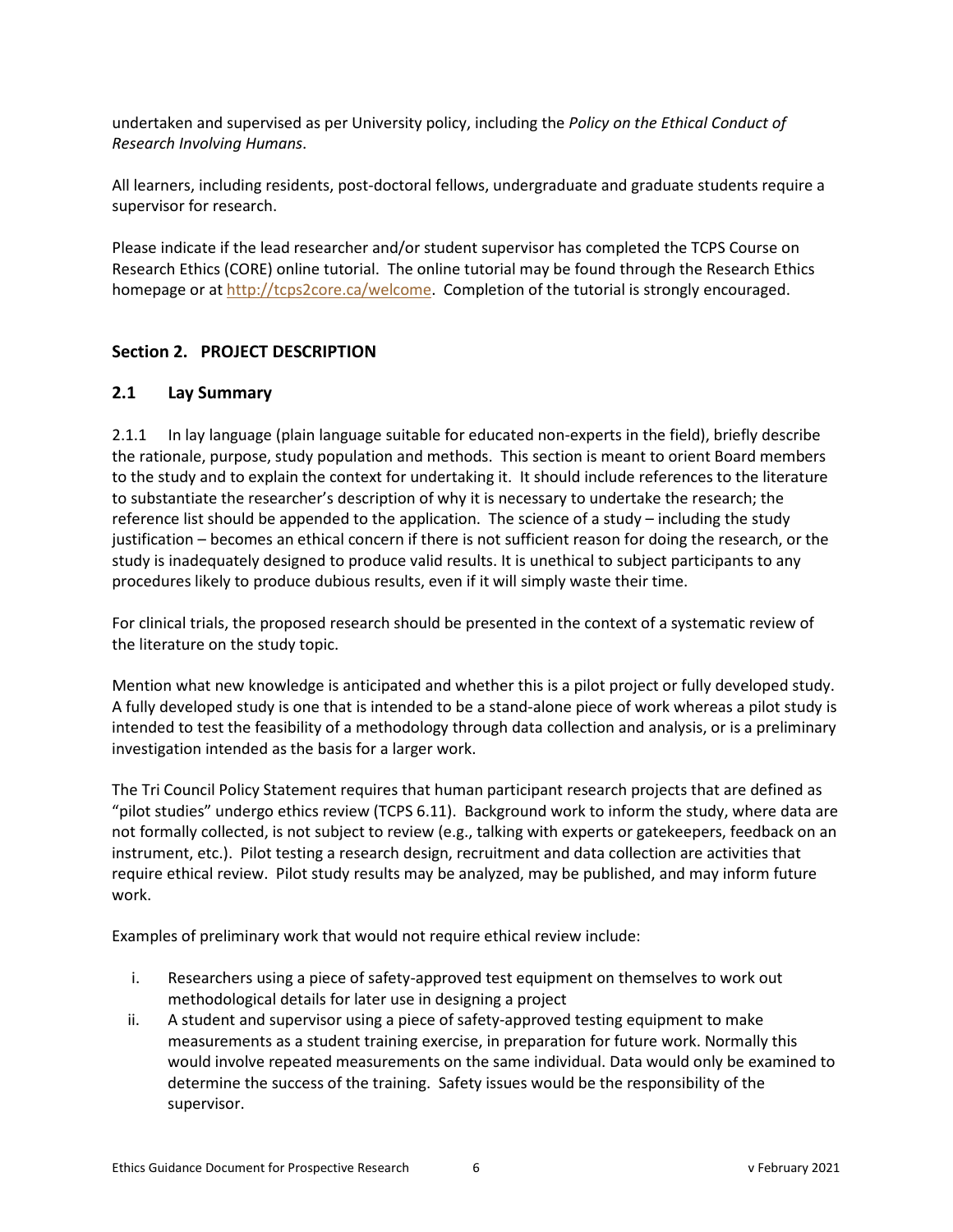iii. A researcher asks a group of friends or colleagues to complete a questionnaire to determine the length of time it takes to do so (no data are retained).

When in doubt about whether or not a particular activity constitutes a pilot study requiring ethics review, consult with Research Ethics.

### 2.1.2 **Phased review. A phased review requires the submission of separate ethics applications for different phases of a research study.**

Many study designs involve multiple steps. Often data are collected in earlier stages that informs the details of later stages. However, in most such cases **a phased review is not required**.

If the researcher is able to provide a plan for the entire project (including draft methods/instruments for later stages) a phased review is not required and **"not applicable"** should be selected. Ethics review for the entire project will be conducted and any subsequent changes or refinements to the methods/ instruments will be reviewed as amendment requests.

However, if the researcher is unable to provide a plan for the entire project at the outset (including draft methods and instruments), a **"phased review"** should be requested. A phased review will only be considered when it is necessitated by the study design; piece-meal submission of a project that could be submitted as a whole, will not be considered.

## **Note that the REB must be able to review all aspects of a study in order to approve it. This includes study instruments. If draft instruments for later stages cannot be provided with the initial submission, a phased review will be necessary.**

### PHASED REVIEW PROCESS

PHASE 1:

- The researcher prepares a submission for Phase 1 of the study. The rationale and scholarly context for the entire study should be described in section 2.1.1, including an outline of the entire research plan in stages.
- In section 2.1.2 the researcher indicates which stage(s) is/are currently being submitted for review and approval in Phase 1. NOTE: The Board can only review and approve that portion of the study for which all necessary documentation is available.
- The remainder of the application should only describe the stage(s) under review in this Phase 1 submission. **Do not include details of subsequent phases as these will not be reviewed at this time.**

## PHASE(S) 2+:

- At the completion of the research approved in Phase 1, and prior to advancing to the next phase, the researcher should submit the next phase of the study for review (as a new ethics submission).
- This submission should include a description of the progress of the earlier phase(s), a description of the details of methodology for the next phase(s), any instruments or consent forms to be used in the next phase(s).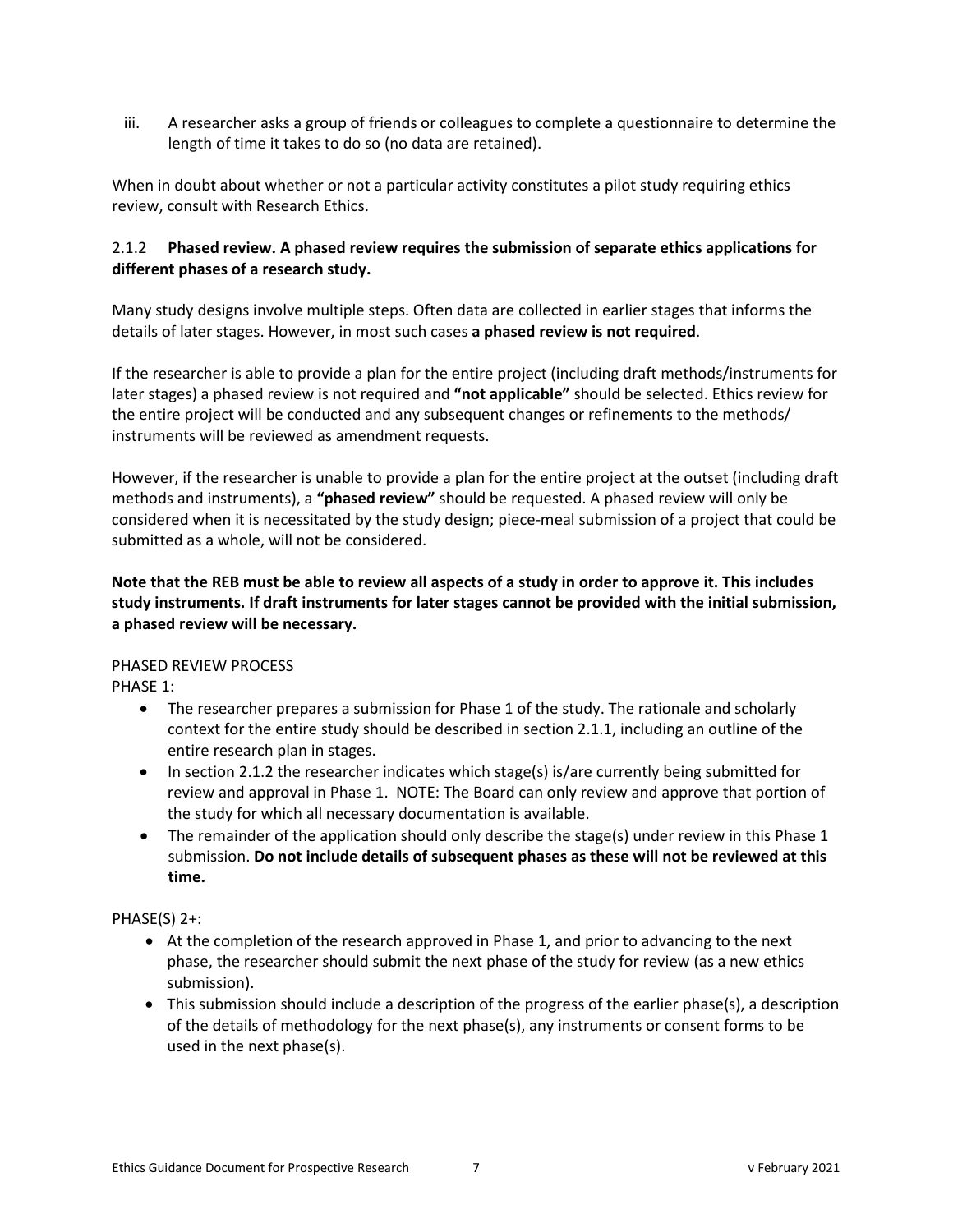# <span id="page-7-0"></span>**2.2 Research Question**

Some studies are intended to address specific research objectives, while others are more exploratory or inductive, guided by research questions. Whichever is appropriate should be described.

# <span id="page-7-1"></span>**2.3 Recruitment**

2.3.1 The description of the study population should include any and all characteristics or attributes of potential participants that are relevant to the research. Specific attention should be paid to those attributes that would suggest a level of vulnerability in the potential participants; e.g., literacy limitations, cognitive or physical impairment, extreme youth.

Specific inclusion and exclusion criteria (e.g., age, profession, medical condition) should be stated, and if results are intended to be generalizable broadly, exclusion of population groups should be justified.

Justification should be provided for the sample size sought. For quantitative research this may mean power calculations, for qualitative work, a rationale for the estimated number of participants needed.

2.3.2 Researchers should describe how they, or others on their behalf (e.g., staff of a community service provider distributing recruitment brochures, IT managers circulating an email), will be using these recruitment methods. Researchers should be careful to address issues surrounding recruitment that might relate to the voluntariness of participation. For example, TAs wishing to involve students as participants in research must clearly demonstrate how they have mitigated any undue or coercive influences (see TCPS 3.1).

Recruitment instruments including such items as posters, media advertisements, brochures, email text or letters, etc., must be appended to the application. Where oral recruitment is proposed, scripts guiding this process should be presented. Whatever participants see or hear must be presented to the REB to review.

Where screening methods are used to select participants, these should be described, along with how the data from these measures will be used, stored and destroyed.

2.3.3 If the permission, support, or cooperation of organizations, communities, or companies is needed (e.g., Indigenous Band Council, School Board, director of a long-term care facility) for the researcher to be able to conduct recruitment and research activities, these should be described and letters of permission detailing their role in the research included in an appendix to the submission. Organizational permission is not always appropriate, particularly for critical inquiry (see TCPS article 3.6).

# <span id="page-7-2"></span>**2.4 Informed Consent Process**

2.4.1 The conduct of research involving humans requires that people be provided with the opportunity to give informed consent prior to participation in research. The process of obtaining this consent can be carried out in a number of ways, and where warranted, should be revisited during the research (where the research takes place over a protracted period, or where information emerges during research that might influence a participant's decision to remain in the study).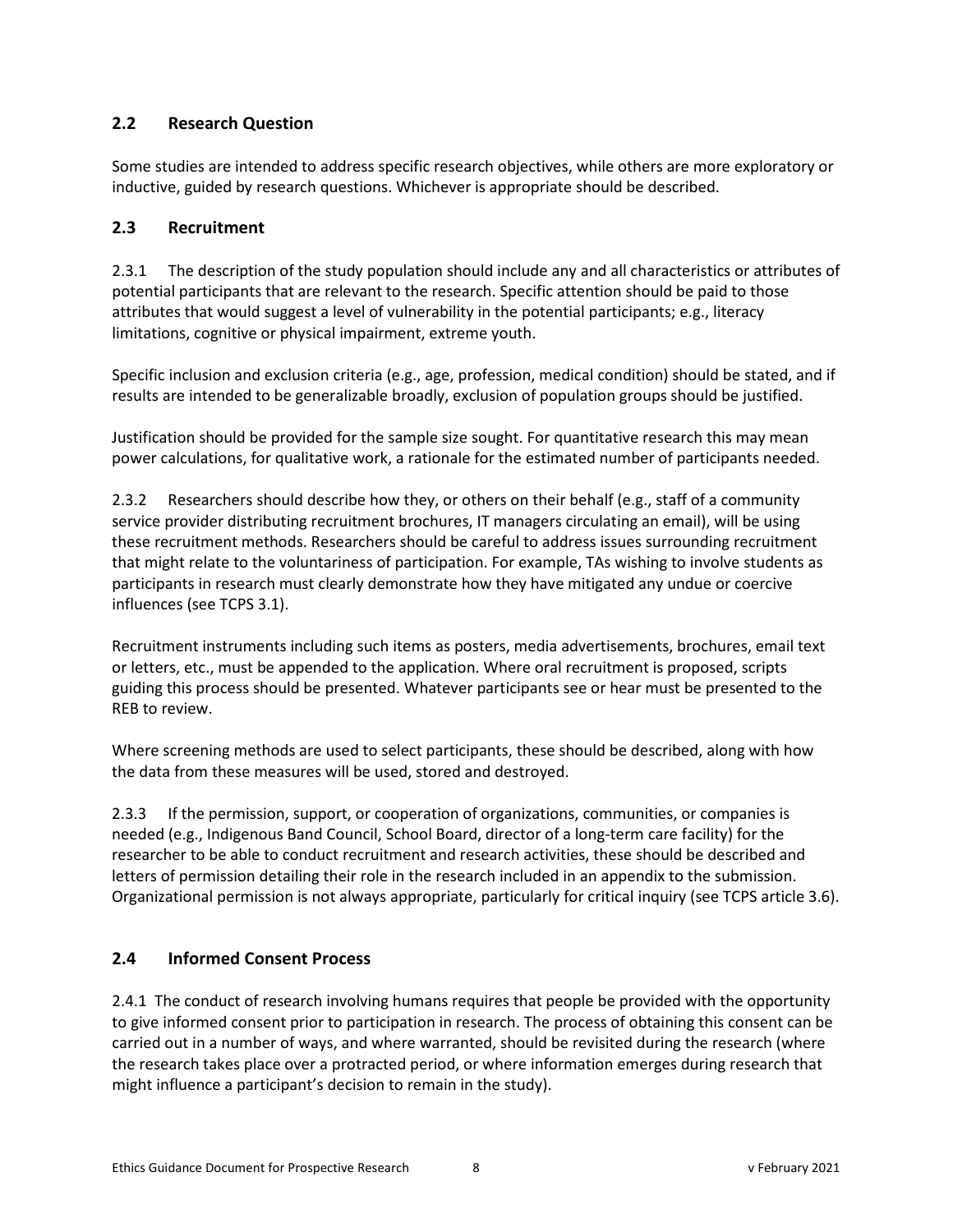Informed consent is commonly documented using a written consent form that the researcher reviews with participants prior to the start of the research. This document must provide potential participants with sufficient information about the research to ensure that they understand the procedures, tasks or activities in which they may be involved, and the risks and potential benefits of the research. It must also inform them of their rights with respect to participation, i.e., that research participation is voluntary and that they have the right to withdraw. Researchers must provide the consent form to people in advance of whatever activity they may be involved in (i.e., focus group, testing) so that potential participants have a chance to consider risks and benefits prior to engaging in any research activity.

The researcher should describe the consent process that will be used, including who will engage in it, when it will be done (in relation to when the research will take place) and where it will be done.

Where different groups of participants will be involved in different aspects of the study, a consent form specific to each group's participation should be developed, to avoid confusion or misinterpretation.

Written and signed consent forms are not always appropriate, or may constitute a risk to research participants. In these cases, non-written consent may be appropriate and the process to be used in obtaining it and documenting it should be described. The TCPS (article 3.12) requires researchers to document non-written consent in some manner (e.g., audio recording, field notes). It may also be appropriate to leave the participants with a statement of information about the project and contact information for the researcher and the Research Ethics office.

For written and online surveys/questionnaires, no signatures are necessary if the consent form appears as the first page of the survey. In these situations, the participant's act of completing and submitting the survey/questionnaire can be used to indicate consent.

Where it is not clear that potential participants have the capacity to provide informed consent, or if the research population is recognized as lacking the capacity to provide informed consent (e.g., young children, persons with a significant cognitive impairment), informed consent must be obtained from an individual who is responsible for decisions concerning the well-being of the participant (e.g. parent, guardian, caregiver). Where this impairment is temporary, researchers should describe how consent will be obtained from the participant when they are deemed to have gained decisional capacity. Where a participant lacking decisional capacity is able to provide assent for the research (i.e., demonstrate their willingness to cooperate with the researcher and take part in the research), this should also be sought. Researchers should provide a description in the application of the criteria that they will use to judge assent or dissent of a participant. With children, there is no age of consent for research in Nova Scotia (and according to the TCPS, Article 3.3), thus capacity is assessed on a case-by-case basis. The more invasive the study, the more it may make sense to have parental consent and youth assent. With less invasive studies, it is often appropriate to have youth consent, simply informing parents. The researcher should consider whether the child/youth participant can appreciate the risks of participation and make an informed decision about participation.

The process of consent is not limited to the initial discussion and signing of the consent form. In studies conducted over time, reconfirming consent is appropriate. During the course of the research, new information about the study, or knowledge regarding the risks of study procedures may be learned that should be disclosed to participants. It is the responsibility of the researcher to ensure that this is done. This would be achieved through submitting an amendment to the Research Ethics Board describing the changes to the recruitment or consent process; informing and reconfirming consent of those currently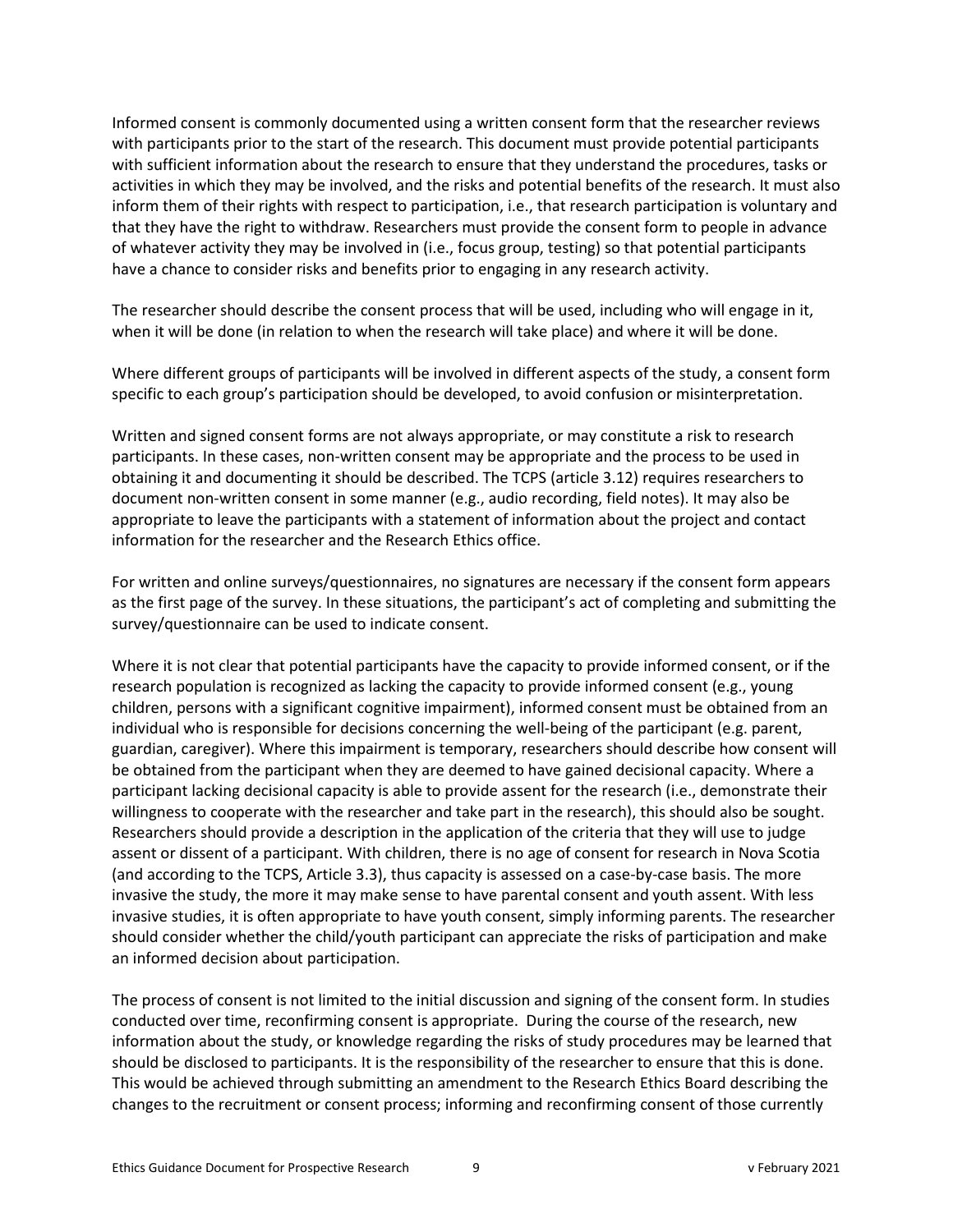involved in the study; and modifying the consent process and/or consent form for new participants.

In some circumstances (e.g., Indigenous research) it may be important to seek consent from the community as a whole in addition to getting consent from individual participants. It is the responsibility of the researcher to determine whether or not this is needed, and if so, to describe how such consent will be sought.

If there is a chance that the data may be used for other purposes in the future (e.g. used for additional research, or placed in a data repository), this information should be presented in the consent form.

2.4.2 Participants should be given ample opportunity to withdraw from a study with no negative consequence. The researcher should discuss how participants may withdraw, and at what point this may no longer be possible (e.g. after study results are analyzed). The limits on withdrawal should be made clear in the application and in the consent form, including what will happen with participant data should they withdraw part way through the study. It is helpful to indicate specific dates as cut-off points so participants can be clear about how long they have to withdraw their data if they so choose.

2.4.3In accordance with the TCPS (article 3.7A), there are specific situations where the REB may consider an alteration to the requirement to seek prior participant consent for minimal risk studies. The conditions described in the TCPS must be met (minimal risk, adverse effects unlikely, impracticable, defined nature and extent of alteration, and plan for debriefing). If a researcher would like to seek an alteration/exception to obtaining informed consent, they must describe how the proposed research meets each of the conditions described in TCPS article 3.7A.

2.4.4 If misdirection or deception will be used in the study, this must be justified, indicating why it is essential in order to achieve the study objectives (see TCPS article 3.7). Similarly, if information will be withheld from participants (e.g., the full intent of the study), this must be discussed along with the rationale for doing so. Where deception/misdirection/non-disclosure is used, the researcher should normally debrief participants regarding the true circumstances following their research participation. This would include disclosing what the deception or misdirection consisted of, along with explaining the reasons for it. Similarly, information that has been withheld should be disclosed. A short, written communication can be used, however, participants should be given the opportunity to withdraw themselves and their data from the study. A debriefing form must be appended to the application.

## <span id="page-9-0"></span>**2.5 Methods and Analysis**

2.5.1 Describe the study design and research measures to be used; a brief description of how these will fulfill the study's objectives (i.e., how they link to the research questions or hypotheses) should be provided. Similarly, the merits of a particular qualitative methodology, in the context of the study's intent, should be provided. The physical location of the study (e.g., where testing will be conducted, or interviews held) must be described. It is important to provide sufficient detail so that any limitations to confidentiality, or any safety concerns, can be identified.

A description of the procedures, tasks or activities in which research participants will be asked to take part must be presented so that the Board can clearly understand what participants will experience. Where many procedures are planned, a stepwise flow-chart or table (indicating procedures and their duration) may be helpful. This is especially important where multiple interactions are planned with some or all participants.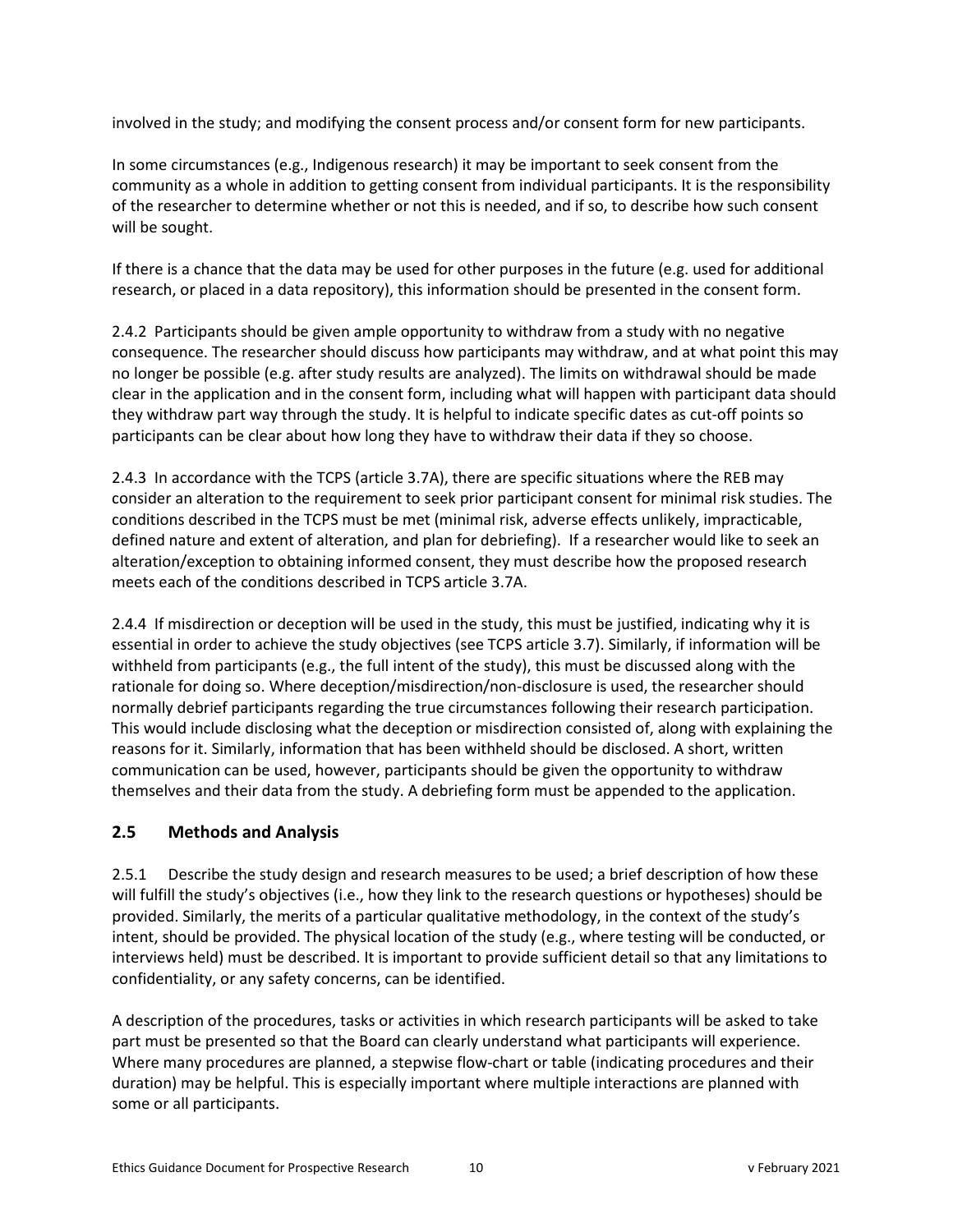The researcher should describe what data will be collected and how they will be collected. All research instruments should be described and/or appended (e.g., questionnaires, focus group/interview guides, standardized measures) along with information on psychometrics or trustworthiness (where appropriate).

Ethical principles require that researchers only collect the data needed to address the research questions. Therefore, where a number of instruments or demographic questionnaires are to be used, each must be justified in relation to the objectives of the study. Where video recording or audio recording is planned, the researcher should describe why this is necessary and how it will be done. Any plans to re-contact participants need to be described, where applicable. Any safety measures should also be described.

The researcher should estimate the time that participants will be asked to commit to the study. This will include time to review the consent form, time to complete the study measures, and any post-data collection activities, such as member-checking or data verification. The researcher should provide a total time for participation as well as a time estimate for each task.

2.5.2 A brief description of the plans for data analyses (including any software and statistical tests that will be used) should be described. Describe how the proposed data analyses address the study's primary objectives or research questions.

2.5.3 It is not necessary to offer compensation, incentives or reimbursement to participants for their participation in research. However, when offered, compensation for research participation is generally considered to be an honorarium or gesture of appreciation for participant contribution and/or expertise. Participants may also be compensated for inconvenience experienced. It is not intended to represent a payment in the sense of employment or fee for service. Compensation or incentives must not represent an undue influence that would induce a participant to accept significant risks that they otherwise would not (see TCPS 3.1).

Researchers are asked to describe how compensation will be handled in situations where participants do not complete the study. The Tri-Council Policy Statement, article 3.1 regarding voluntary consent, reads "the participant should not suffer any disadvantage or reprisal for withdrawing nor should any payment due prior to the point of withdrawing be withheld. If the research project used a lump-sum incentive for participation, the participant is entitled to the entire amount" (TCPS 3.1 – Application (b)). An incremental compensation plan can be appropriate and should be clearly explained to participants, usually through the consent form.

The researcher should consider whether or not the research participant may incur expenses as a direct result of their participation in the research (e.g., transportation or dependent care costs). Efforts should be made to reimburse participants for these costs. If this is not possible, participants should be informed that such reimbursement will not be possible so that they do not have expectations that cannot be met.

## <span id="page-10-0"></span>**2.6 Privacy and Confidentiality**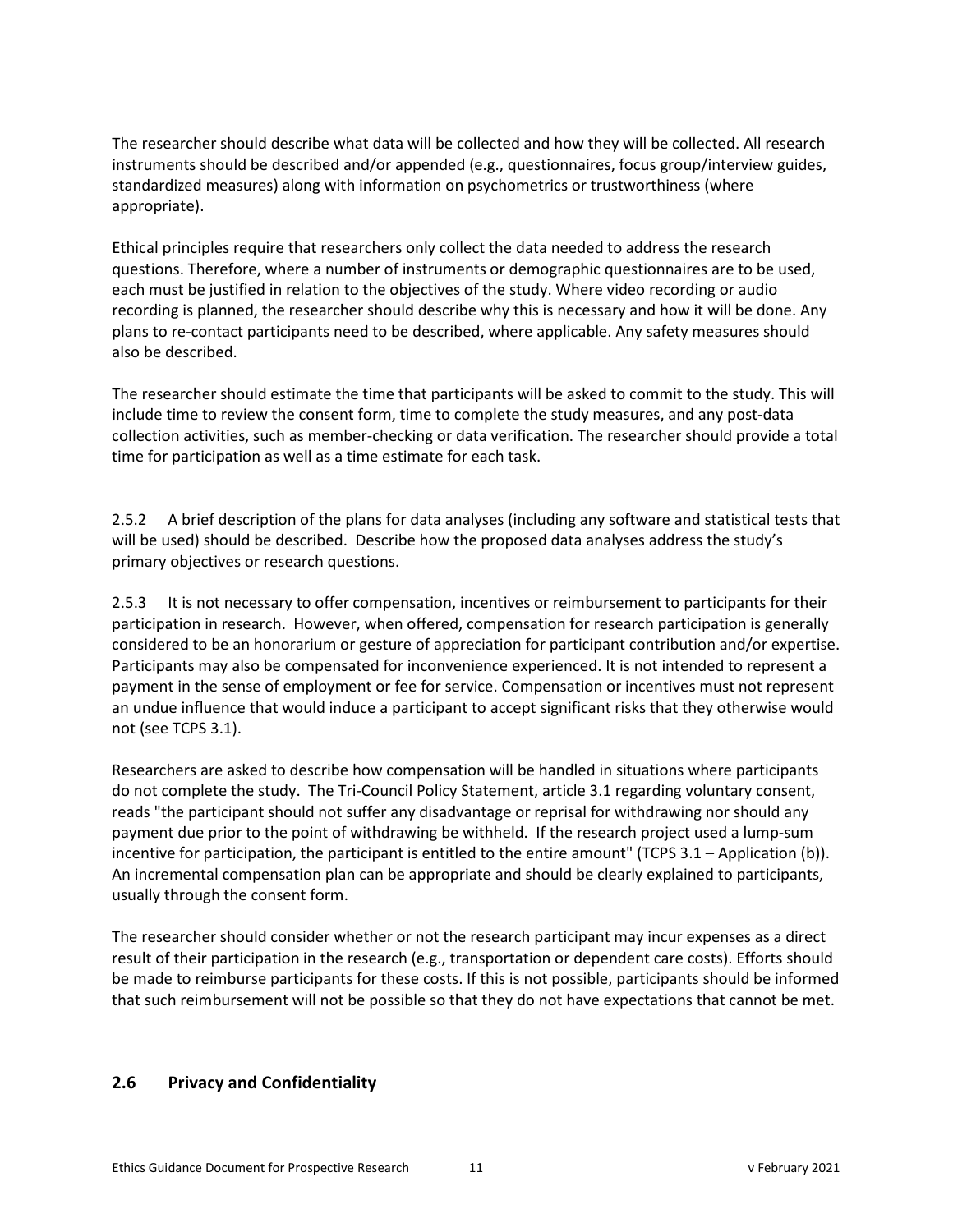Researchers have a responsibility to respect participant privacy and ensure that all data received from research participants is maintained in a confidential manner. The researcher should clearly describe the kinds of information that will be collected. This is equally important where secondary use of data collected previously is being conducted; for example, by accessing client files, or personal records. Where the data are of a personal or sensitive nature, the Board may require the researcher to demonstrate significant confidentiality safeguards, including at a minimum the use of password protection and encryption of electronically-stored data. See the quick reference [guide for storing](https://cdn.dal.ca/content/dam/dalhousie/pdf/research-services/REB/Protecting%20Electronically%20Stored%20Personally%20Identifiable%20Research%20Data.pdf)  [personally identifiable research](https://cdn.dal.ca/content/dam/dalhousie/pdf/research-services/REB/Protecting%20Electronically%20Stored%20Personally%20Identifiable%20Research%20Data.pdf) data. Completion of section 2.6 should provide a complete plan for data security, retention, storage and destruction (as applicable) over the life of the project.

### 2.6.1

- A) Describe who will have knowledge of participants' identities,
- B) Describe the level of identifiability of the study data (anonymous, anonymized, de-identified/coded, identifying) (see TCPS Chapter 5A - [types of information\)](http://www.pre.ethics.gc.ca/eng/tcps2-eptc2_2018_chapter5-chapitre5.html#a) for each mode of data collection to be used.
- C) Describe who will have access to participants' data, and for what purpose. If a transcriptionist or translator has access to the data, they should sign a simple confidentiality agreement, a copy of which should be appended to the ethics submission.
- D) Describe how study documents and participant data (both hard copy and electronic) will be collected, handled, transported or transferred and stored during the data collection and analysis phase. If there are codes to be used that link the data from various sessions or sources, or to information that could identify participants (names, addresses etc.), security of these codes should be described. If there is to be remote transmission (e.g. electronic) from one location to another, this should be described as well as any security that pertains to this transmission. For electronic data, describe electronic data security measures, including file encryption and/or password protection. For hard copy documents, describe physical security measures.

2.6.2 Describe plans for long-term storage (how long data will be retained and where). However long data may be retained, privacy of participants must be safeguarded. If data will be retained indefinitely, this needs to be clear to participants, along with how the data will be rendered anonymous or deidentified. If data will eventually be destroyed, this process must be described.

If the data will be deposited in a data repository, complete section 2.13.

2.6.3 Researchers should indicate how quantitative and qualitative data will be reported and whether there are implications with respect to participant identification and data confidentiality. If the researcher plans to use quotations from research participants in results or presentations of the data, this should be stated. How this will be done without disclosing the identities of participants (unless participants agree to attribution) should be described. If willingness to be quoted is a condition of participation, this should be made clear in the consent process. If the researcher wishes to attribute quotes by name, a rationale for this should be provided.

2.6.4 Where there are limits to confidentiality due to legal obligations (i.e., duty to report suspected child abuse or neglect, or the abuse or neglect of an adult in need of protection) or professional codes of ethics, this must be stated (when applicable to the study) [\(TCPS 5.2\)](http://www.pre.ethics.gc.ca/eng/tcps2-eptc2_2018_chapter5-chapitre5.html?wbdisable=true). A simple description of what the researcher will do in such a situation should be provided. This is advisable for research that may,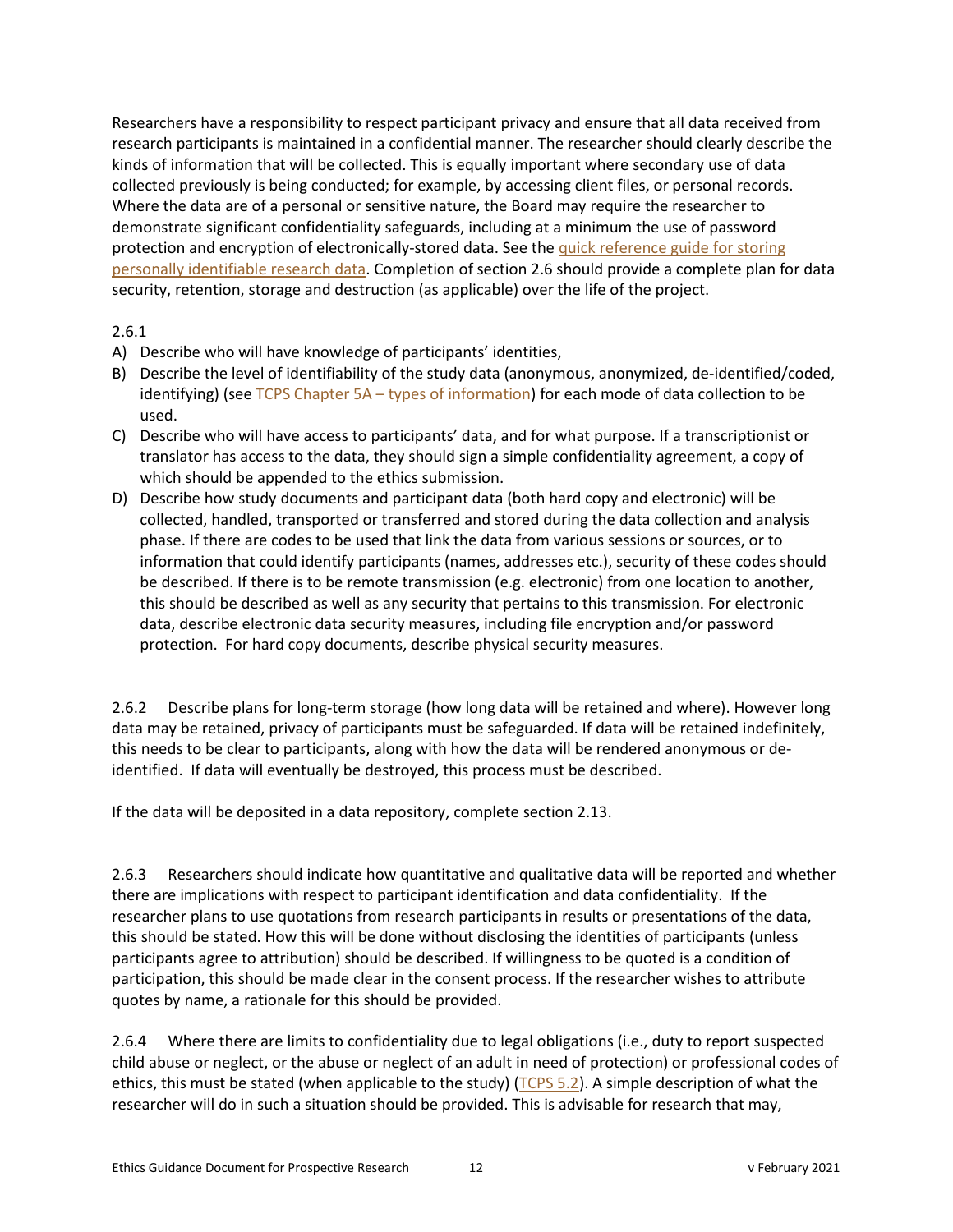inadvertently, cause such disclosures to be made, and it is imperative for research that specifically deals with issues of sexual or child abuse, domestic violence, elder abuse or ethical conduct of professional responsibilities. Note that in Nova Scotia the *legal* duty to report only applies to abuse or neglect (or suspicion of abuse or neglect) of a [child](https://novascotia.ca/coms/families/changestoCFSA/Duty-to-Report.pdf) or an [adult in need](https://nslegislature.ca/sites/default/files/legc/statutes/adult%20protection.pdf) of protection. Other types of disclosure, such as those that may be required by a professional code of ethics, are not required by law and must be justified in the application and clearly explained in consent forms.

2.6.5 If you propose using a survey company or software to help you collect, manage, store, or analyze personally identifiable data, and use of the tool makes the data accessible from outside of Canada, you must describe that use here. It is recommended that researchers make use of the Opinio or RedCap survey tools available through the University's Information Technology Services department, which meet the Board's expectations with respect to electronic security.

Researchers must comply with the University *Policy for the Protection [of Personal Information from](https://cdn.dal.ca/content/dam/dalhousie/pdf/dept/university_secretariat/policy-repository/PreotectionPersonalInfo.pdf)  [Access Outside Canada](https://cdn.dal.ca/content/dam/dalhousie/pdf/dept/university_secretariat/policy-repository/PreotectionPersonalInfo.pdf)* that defines the responsibilities of all members of the University community with respect to handling of personal information. "Personal information" means recorded information about an identifiable individual, including, but not limited to:

- name, address, telephone, email (personal not business);
- race, ethnic origin or religious political beliefs or associations;
- age, sex, sexual orientation, marital status or family status;
- any identifying number or symbol (examples: Dalcard ID, SIN, credit card, health insurance, drivers' license);
- fingerprints, blood type, or inheritable characteristics;
- medical or personal history;
- educational, employment, financial, or criminal history;
- personal views or opinions.

Researchers should consult the full University policy for assistance in determining which provisions of this policy might apply to their research and what actions (if any) they must take to satisfy them. These should be reported briefly in this section of the application.

# <span id="page-12-0"></span>**2.7 Risk and Benefit Analysis**

2.7.1 Conducting a risk assessment of the proposed research is a vital part of the ethics submission. Researchers should be thorough but realistic in describing and estimating risks that are posed to participants in the study. Risks may be minor or significant; however, the researcher is responsible for mitigating any anticipated research-related risks to the best of their ability. In all cases, the researcher must disclose to participants whatever risk, discomfort, or inconveniences the research might pose, including all known adverse effects (including physical, emotional, psychological, social or economic) to the participant, and any anticipated or potential harms or stressors (physical, emotional, psychological, social or economic) to the participant.

It is useful if the researcher integrates the concept of 'minimal risk' into the description of risk. The definition of minimal risk used in the TCPS (Chapter 2-B)) is: "research in which the probability and magnitude of possible harms implied by participation in the research is no greater than those encountered by participants in those aspects of their everyday life that relate to the research."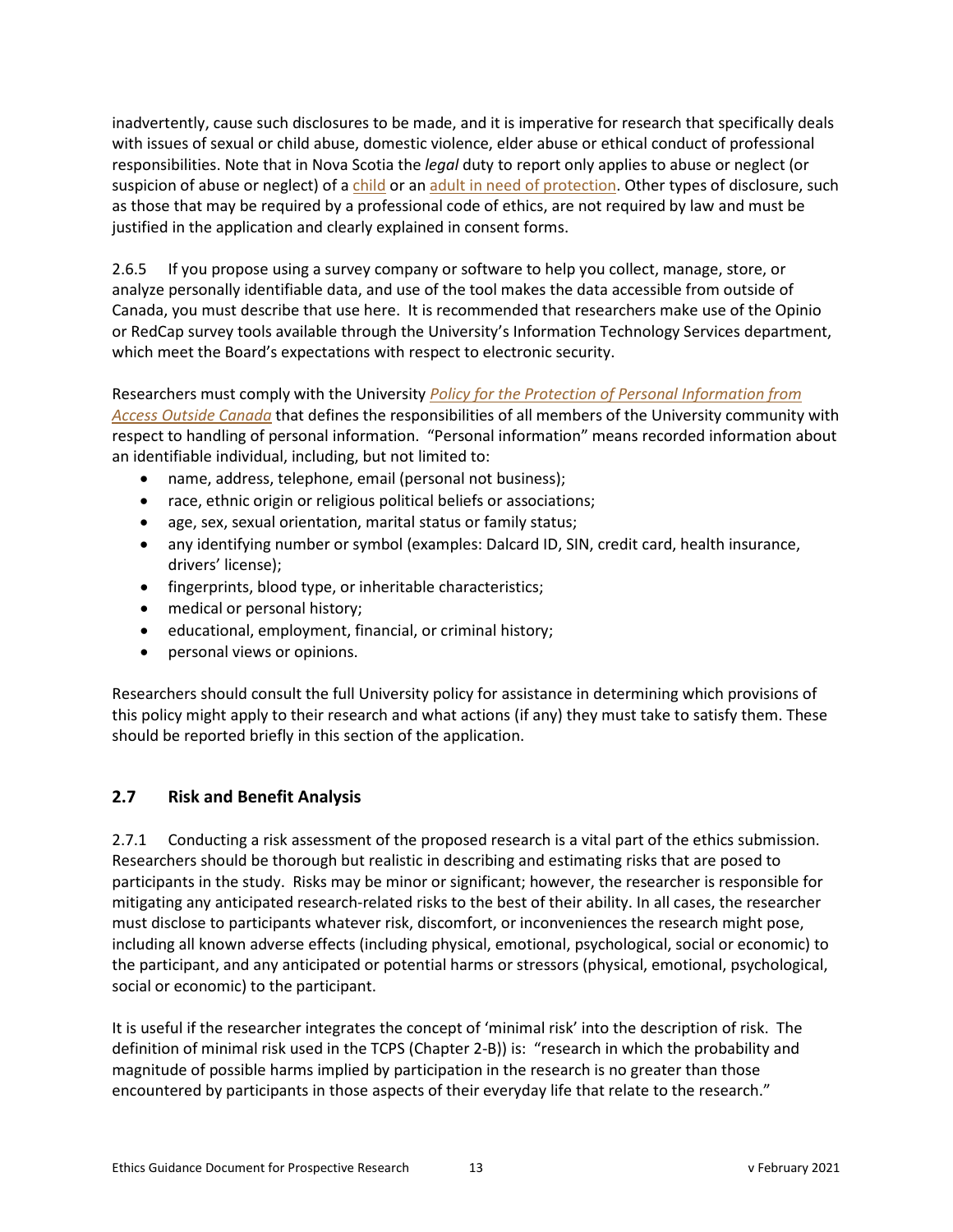Risk has two components: harm and the probability of that harm. In describing risks, the researcher should discuss both, such as "there is a high probability that participants will feel emotional distress…" or "there is one chance in 10,000 that participants could experience cardiac arrest …" Where possible these should be substantiated by references to prior research or to the literature.

Researchers should describe what steps will be taken to mitigate the risks posed. These could include specific safety precautions, screening protocols, or ameliorating actions (e.g., contact information for support services).

External factors, such as the cultural or socio-political environment that could affect the potential participants, should be described. For example, where a study is investigating a source of community conflict, the nature of the conflict needs to be described so that ramifications of the study on the safety of participants can be assessed. Where the cultural context is relevant to the methodology or consent process, potential risks should be discussed*.*

Sometimes the research poses risks to third parties or at the level of communities. For example, there can be the risk of stigmatization linked to exploring negative characteristics. The researcher should seek to identify such risks when they exist, and to determine whether or not there are any mitigating actions that could be taken. This is not to suggest that critical research should not be undertaken, rather that the assessment of risk should consider communities, as well as individuals or organizations, and the researcher should address these either through mitigation (where possible) or disclosure to participants where it is not possible to mitigate these risks.

2.7.2 Direct benefits and indirect benefits should be described. Direct benefits are those benefits that participant receives as a direct result of his/her participation in the research. Only those benefits that can be assured should be described (often there are none). For example, a free fitness test might be a direct benefit if it is provided to all participants. Anticipating that participants might learn about research methods, or have a positive self-reflective experience is not something that can be guaranteed, nor is this obviously a benefit to them. Care should be taken not to overstate direct benefits.

The indirect benefits of the study arise from the new knowledge, information, or insights that result from the research. Because the REB assesses whether the risks to participants are justified by the benefits of the research, the Board must be convinced that the research will yield some benefits. Indirect benefits may be framed in terms of new knowledge that will be gained as well as any benefits that might accrue to study participants. Indirect benefits should focus on benefits beyond the researcher.

# <span id="page-13-0"></span>**2.8 Provision of Results to Participants and Dissemination Plans**

2.8.1 Participants are often given the opportunity to see the results of the study, once it has been completed. This may be done in a number of ways, e.g., by giving a group presentation, sending a simple written summary to participants, providing the results on-line, using a website.

Participants who undergo testing as part of their research participation may wish to see the results of their tests. This may or may not be feasible. For instance, when measures to preserve confidentiality require that identifying information is removed from individual results, rendering them anonymized, or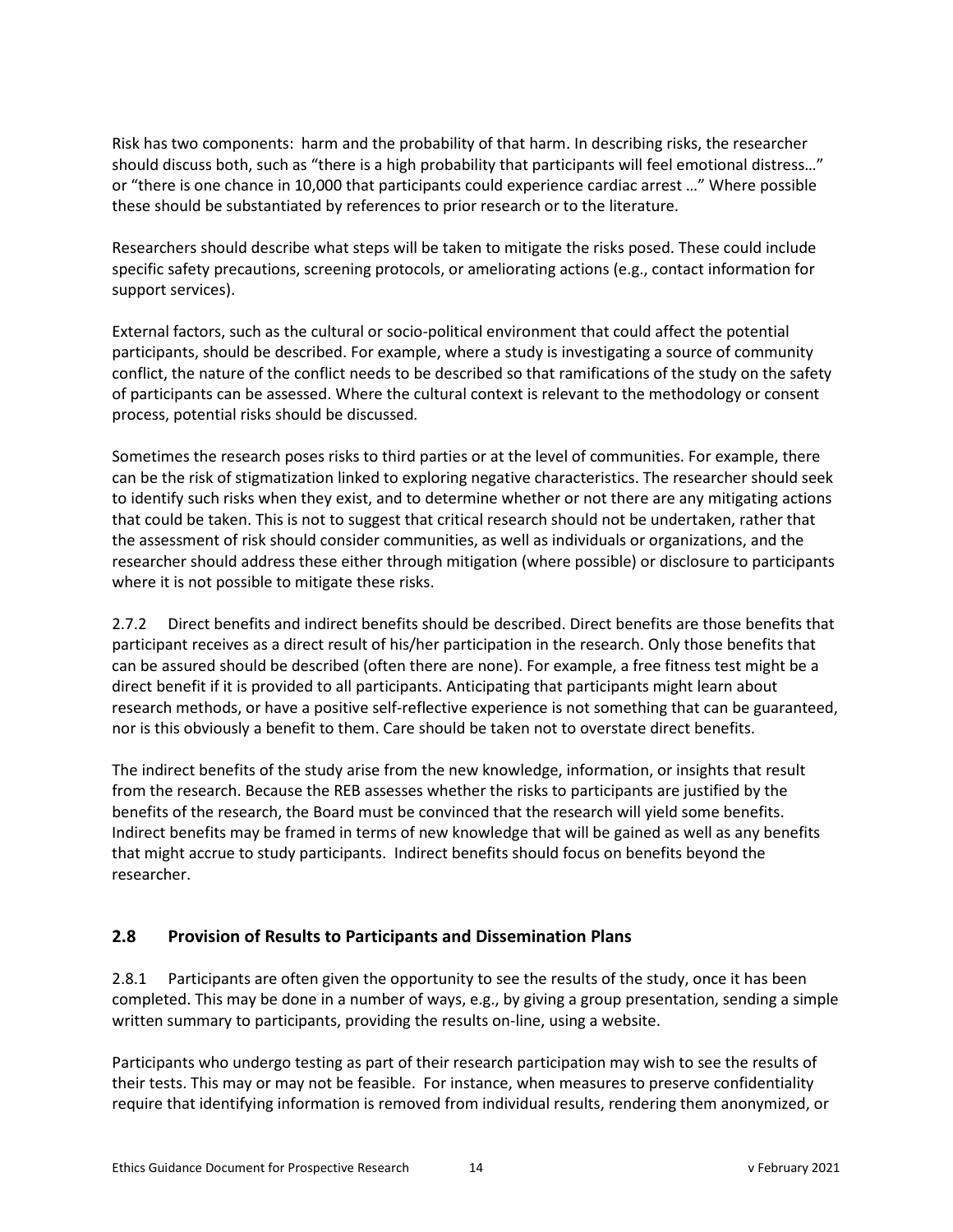when data aggregation takes place prior to analysis, it may not be feasible to provide individual results. Also, there may be concerns (depending upon the nature of the tests conducted) related to the potential for misinterpretation or misuse of individual results (e.g., where results require expert interpretation, or tests are screening tools but not diagnostic). Where it is appropriate and possible to give participants individual results, this should be done in such a manner as to enable clear interpretation by the participant, either independently, or with assistance provided by the researcher.

2.8.2 When data collected from a research participant indicates that the participant might be at risk (e.g., is demonstrating distress, may have a previously unknown physiological condition) the researcher has an ethical obligation to inform the participant that appropriate follow-up is available and/or advisable, and to provide some information to assist in this.

In research studies where material incidental findings (i.e. findings that have significant welfare implications for the participant) are likely, researchers must have a fully developed plan indicating how they will disclose these findings to the participant, or request an exemption to this obligation based on the impracticability or impossibility of such disclosure (TCPS Article 3.4).

2.8.3 TCPS Article 4.8 explains that "Researchers …have an ethical responsibility to make reasonable efforts to publicly disseminate research findings in appropriate venues in a timely manner" (TCPS Article 4.8). Describe plans for dissemination.

NOTE: If the research involves an Indigenous community, dissemination plans must be negotiated with the community prior to beginning the research (TCPS Chapter 9) and documented in a research agreement.

## <span id="page-14-0"></span>**2.9 Research Team**

2.9.1 Describe the roles of each member of the research team in relation to the research study.

2.9.2 Members of the research team should have the appropriate qualifications to carry out their duties in the study and these should be described (e.g. professional experience, methods courses, fieldwork or other experience or training).

## <span id="page-14-1"></span>**2.10 Conflict of Interest**

Conflicts of interest may arise in the form of relationships between researchers and participants (see TCPS 7.4). For example, when a researcher who is also an instructor or TA wishes to recruit students from his/her own class into a research project, or a supervisor wishes to recruit employees under his or her supervision, researchers hold a dual role. The researcher should describe how conflicts that may arise from dual roles will be mitigated and/or managed.

The researcher must also disclose whether or not any member of the research team has a relationship with the sponsor of the study that would place them in a conflict of interest. One example of such a conflict would be a researcher's having financial interest in a company sponsoring the research, or in the outcome of the research itself. The applicant should describe how any such conflicts will be managed.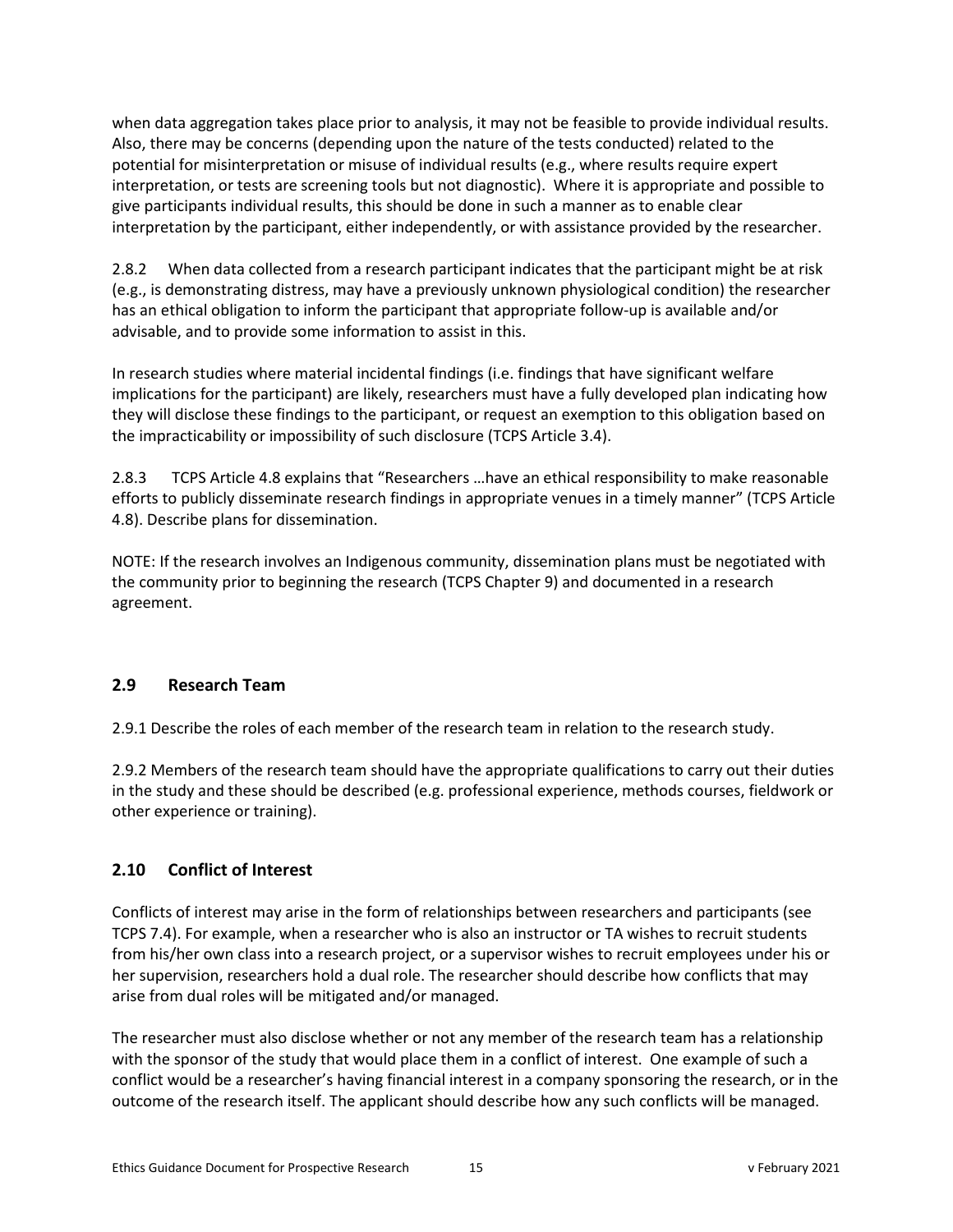Researchers must ensure that they comply with Dalhousie's *[Policy on Conflict of Interest](https://www.dal.ca/dept/university_secretariat/policies/governance/conflict-of-interest-policy-.html)*.

Real or potential conflicts of interest, including dual roles, must also be described to research participants in the consent process, along with a description of how conflicts will be mitigated or managed.

## <span id="page-15-0"></span>**2.11 Research involving Indigenous Peoples**

In first considering whether section 2.11 needs to be completed, researchers need to decide whether their research involves First Nations, Inuit and Metis People of Canada. The involvement of Indigenous people can vary greatly from study to study. It can vary from exclusively involving Indigenous participants living on Indigenous land, to only incidentally involving a few people who happen to be of Indigenous descent but who are not the focus of research, and data will not be analyzed using their heritage as a variable of interest. In determining whether this section needs to be completed, researchers should consult the TCPS [\(Article 9.2\)](http://www.pre.ethics.gc.ca/eng/tcps2-eptc2_2018_chapter9-chapitre9.html) for a list of examples of study populations that actively or only incidentally involve Indigenous individuals. In the former case, section 2.11 needs to be completed, but not in the latter case.

Those who want to conduct research with Indigenous individuals need to follow explicit research guidelines. Chapter 9 of the TCPS describes these guidelines. If researchers want to conduct research with Indigenous participants, it is imperative that they study TCPS Chapter 9 before submitting an application to the REB.

In particular, the TCPS requires (1) evidence of community engagement in the research and (2) that researchers return results back to the community. Community partnerships take time. The extent of the community's engagement can be minimal and the results returned to the community/participants can be as little as a brief summary. Community engagement can also be done as a co-partnership with the community such that members of the community become part of the research team. Communities can also lead projects. Likewise, returning results to the community can go as far as community ownership of data. Whatever the level of engagement, it must be described.

2.11.1 If the research clearly involves First Nations, Inuit and Metis People of Canada, then securing some kind of community engagement is required, as per TCPS 9.1 and 9.10. The extent of the engagement can vary depending on the degree to which there is an identifiable community with recognized leadership and how much the community wishes to be involved in the project. For example, community engagement for participants living in an urban setting might mean recruiting through an Indigenous community centre. However, research to be conducted on Indigenous land may require the involvement of the formal leadership. Irrespective of the extent of the community engagement, the onus is on researchers to provide details of the process and outcome to the REB. Append any supporting letters from the community in question.

The TCPS allows for exceptions to the requirement for community engagement. Researchers must explain why their research does not require it, referencing the appropriate section(s) in TCPS 9.2.

2.11.2 Research involving First Nations, Inuit and Metis People of Canada may fall under the purview of a local Indigenous research ethics committee. For example, in Nova Scotia, Mi'kmaw Ethics Watch approval is sometimes required to conduct research with Mi'kmaw people. Researchers should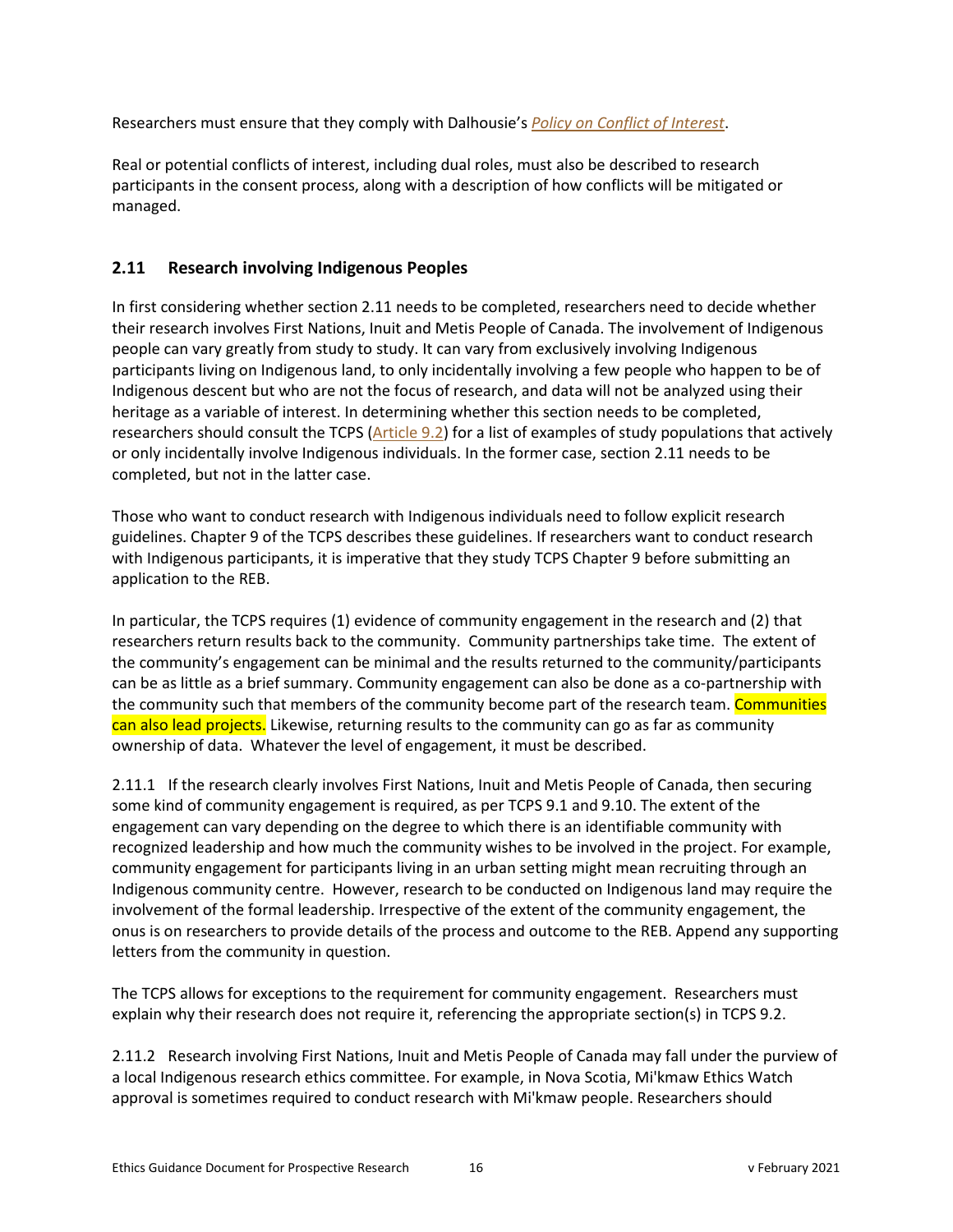determine and explain whether or not they need to obtain such approval. Information on the MEW review and approval process can be found here: [https://www.cbu.ca/indigenous-affairs/mikmaw-ethics](https://www.cbu.ca/indigenous-affairs/mikmaw-ethics-watch/)[watch/](https://www.cbu.ca/indigenous-affairs/mikmaw-ethics-watch/)

2.11.3 Those conducting research with First Nations, Inuit and Metis People of Canada must return results to the community in agreed upon form. Again, the extent to which results will be shared with communities will vary from project to project.

In advance of making a submission to the Dalhousie REB, researchers must develop research agreements with their partner communities and append the research agreements to the ethics submission. Research agreements must describe the plan for returning results to the community and any agreements negotiated with regards to data governance (see section 2.11.4). Participants must be made fully aware of the data management plan as articulated in the research agreement. They must be fully informed regarding who will have access to data, whether the data will be identifiable or not, where data will be kept and in what form, and any limits on confidentiality. Researchers and relevant community members must develop a plan from the outset regarding research dissemination, data custodianship, data security over the life of the data, and whether data will be shared before or only after they are de-identified or anonymized (although even if identifiers are stripped, data provided by participants may be sufficient to identify them given the small size of some communities). Full disclosure to participants is essential so they have accurate expectations regarding the security and privacy of their data.

2.11.4 TCPS Article 9.8 discusses researchers' obligations to respect customs of individual communities, and this may mean that OCAP principles (ownership of, control of, access to, and possession) of research data and processes need to be negotiated with the communities. This section should explain if and how the researcher intends to incorporate these principles into the study design. Information on OCAP can b[e found here.](https://fnigc.ca/)

# <span id="page-16-0"></span>**2.12 Clinical Trials**

2.12.1 Deciding whether or not a study is considered a clinical trial and therefor requires clinical trial registration is the responsibility of the researcher. Researchers conducting clinical trials that involve patients from Nova Scotia Health Authority, the IWK Health Centre or the Horizon Health Network are advised to seek review (and registration) through those institutions.

A clinical trial is any investigation involving participants that evaluates the effects of one or more healthrelated interventions on health outcomes (TCPS Chapter 11; World Health Organization). Interventions may include drugs, procedures, devices, natural health products, changes in process of care, preventative care, manual and psychological therapies, behavioural interventions, dietary interventions, biological materials, etc. Clinical trials most often pertain to biomedical research but may also include such fields as health promotion, counselling, and exercise studies. The researchers are usually (though not always) clinicians/health care providers. Many medical and health science journals require evidence of trial registry before considering publication.

The TCPS (article 11.3) states: "All clinical trials shall be registered before recruitment of the first trial participant in a publicly accessible registry that is acceptable to the World Health Organization (WHO) or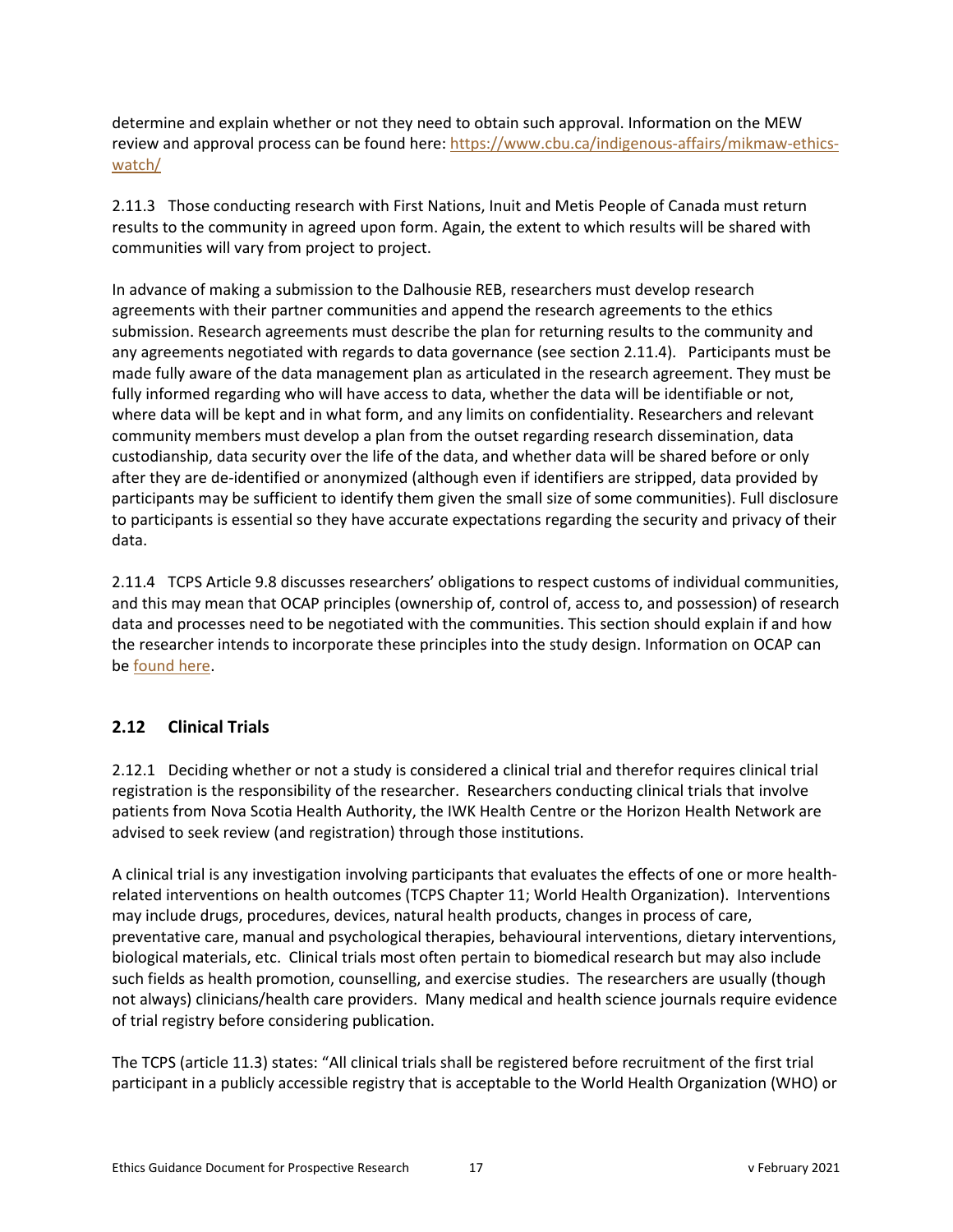the International Committee of Medical Journal Editors (ICMJE)." It further notes that "Researchers shall provide the REB with the number assigned to the trial upon registration."

Trial registration minimizes unnecessary burden on human participants and avoids non-reporting of negative results. Registration can usually be completed "pending" REB approval. The Board expects researchers to ensure their reporting requirements regarding trial registry are met.

For more information, see ClinicalTrials.gov [\(http://www.clinicaltrials.gov\)](http://www.clinicaltrials.gov/) or the WHO International Clinical Trials Registry Platform (see [http://www.who.int/topics/clinical\\_trials/en/\)](http://www.who.int/topics/clinical_trials/en/).

Clinical trials should be registered by the site of the lead investigator, normally through the institution that also provides REB oversight of the trial.

Researchers are responsible for updating their trial registry in a timely manner.

2.12.2 If a novel intervention or treatment is being examined, a situation of clinical equipoise is expected to exist, in which the relevant expert community is genuinely uncertain regarding best treatment or intervention. To establish this situation, researchers should describe standard treatment or intervention, to indicate the justification for examining a novel approach. If placebo is used for a control group, rather than standard treatment, this must be well justified, as withholding effective treatment or care is unethical. Use of placebo must be scientifically sound and must not compromise participant safety or care.

2.12.3 The safety and risks of any experimental product, device or intervention are key to the ethical conduct of a clinical trial. Any information available concerning approved uses, safety information and contraindications should be provided. Researchers must indicate how use of the product, device or intervention for the proposed research differs from the approved use.

2.12.4 The researcher should describe the way in which blinding and/or randomization will be used for intervention assignment, data collection and analysis (if applicable). It is important that participants know they may be assigned to the control arm of a study.

2.12.5 Researchers are responsible for monitoring and reporting participant safety. A plan for safety monitoring and timely reporting must be described. This may include the establishment of a data safety monitoring board. Removal of individual participants should be considered and interim analysis may be appropriate to enable study amendment, early unblinding or early study cessation.

Any information available concerning the conditions under which a study will be stopped early, or a participant may be removed before study completion, should be described here and in the consent documents.

The potential effects of early trial closure on participants should be mentioned, if relevant. It may also be appropriate to briefly mention any options for making available interventions that prove efficacious. If there are no such options, this should be made clear to potential participants in the consent documents (e.g., participants may find an intervention works for them, and they should know if there is no way to access that intervention post-study completion).

Provincial, national and international guidelines govern safety monitoring in clinical trials. It is the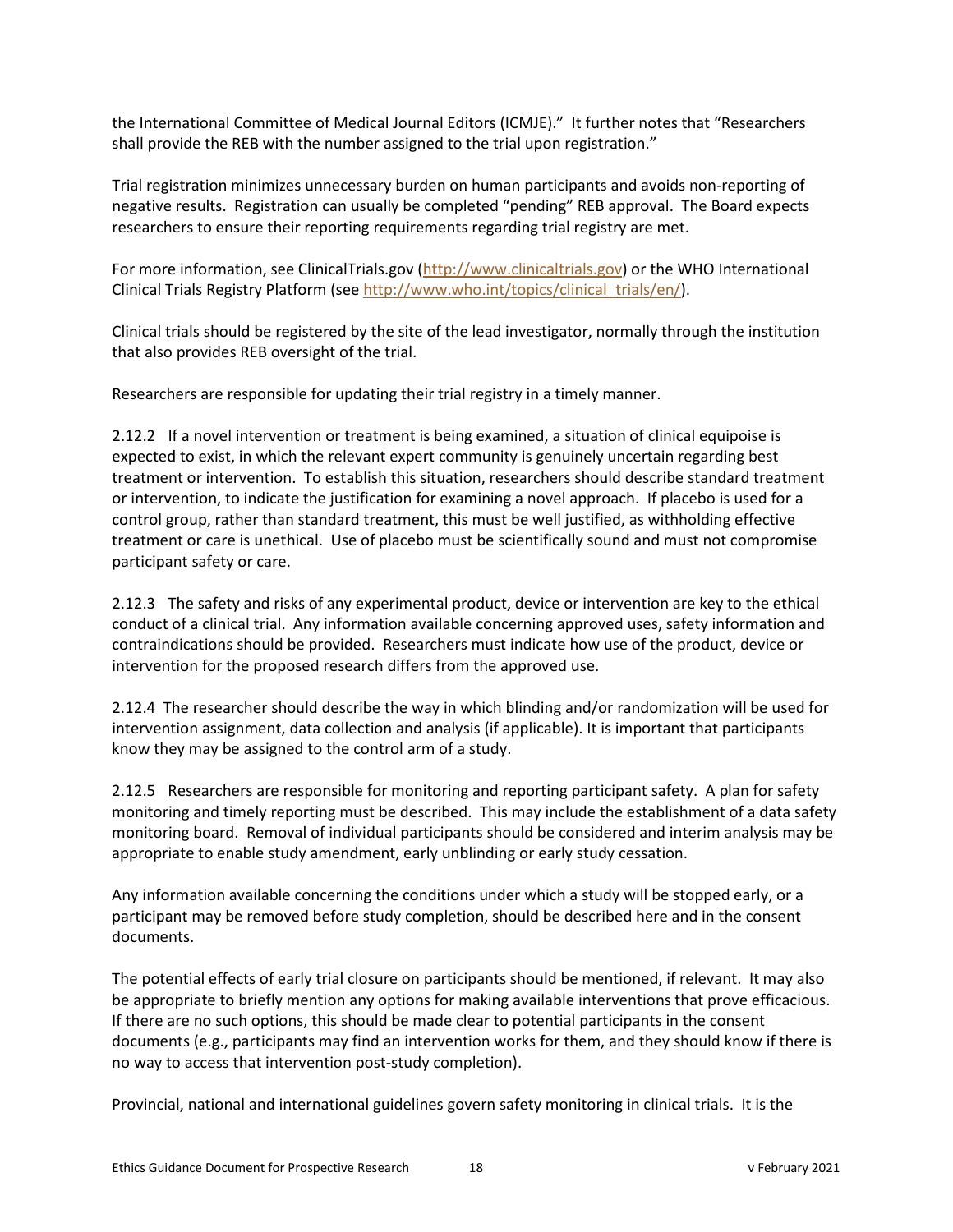responsibility of researchers to be aware of any guidelines that apply to their research and apply them (see TCPS chapter 11).

# <span id="page-18-0"></span>**2.13 Use of Personal Health Information**

2.13.1 The NS *[Personal Health Information Act](https://novascotia.ca/dhw/phia/PHIA-legislation.asp)* governs the use of personal health information. The Act does not apply to statistical, aggregate or anonymized health information. Personal health information is information collected in the course of receiving care from a health care professional. The Act defines personal health information as:

*"personal health information" means identifying information about an individual, whether living or deceased, and in both recorded and unrecorded forms, if the information*

- *(i) relates to the physical or mental health of the individual, including information that consists of the health history of the individual's family,*
- *(ii) relates to the application, assessment, eligibility and provision of health care to the individual, including the identification of a person as a provider of health care to the individual,*
- *(iii) relates to payments or eligibility for health care in respect of the individual,*
- *(iv) relates to the donation by the individual of any body part or bodily substance of the individual or is derived from the testing or examination of any such body part or bodily substance,*
- *(v) is the individual's registration information, including the individual's health-card number, or*
- *(vi) identifies an individual's substitute decision-maker.*

In this section, describe the personal health information required for this research and the sources of this information. If the research involves personal health information subject to the Nova Scotia Personal Health Information Act, explain why the research cannot reasonably be accomplished without access to this information. Describe how the personal health information will be used, and in the most de-identified form possible. Researchers must use the minimum amount of personal health information required to achieve the research goals.

2.13.2 TCPS Article 5.7 discusses data linkage. Data linkage means the bringing together of two or more records of personal information to form a composite record. The identifiability of individuals *may* increase as a result of this process.

Indicate whether personal health information will be combined from multiple sources. If so, A) justify why it is required, B) describe how it will be done, and C) describe whether the linkage increases the identifiability of the individuals to whom the data pertains.

It is helpful to include an image or flowchart to illustrate the linkage process.

2.13.3 Describe reasonably foreseeable risks to privacy due to the use of personal health information and how these will be mitigated.

## <span id="page-18-1"></span>**2.14 Data Repositories**

2.14.1 If the researcher wishes to store data in a public data repository for use by the research community, then section 2.14 will need to be completed. If the specific repository is known (preferred),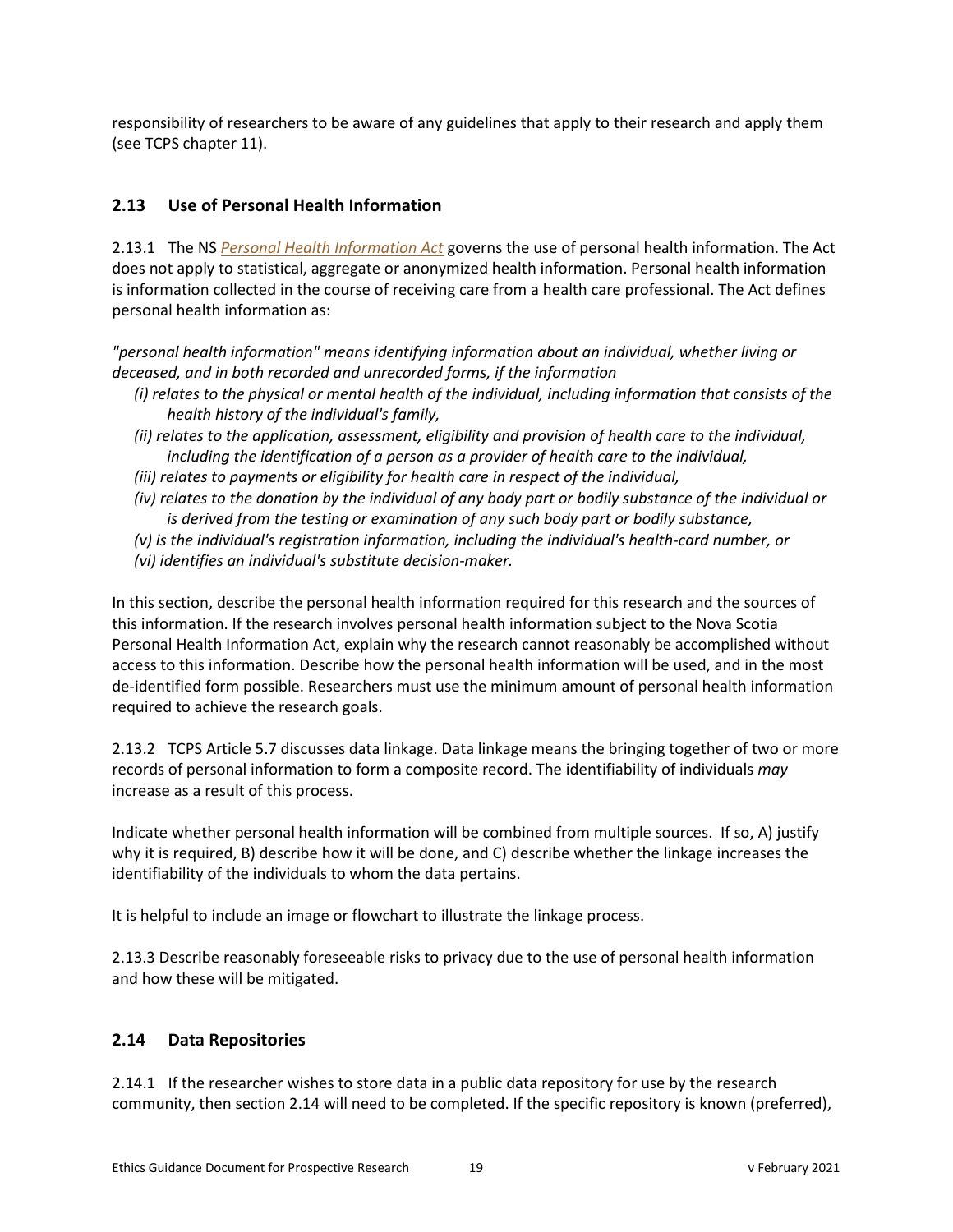it should be described including the types of data typically held there, and who has access (e.g. only researchers, only those with an account, the general public, etc.). Any relevant terms or conditions related to submitting data to the repository should be described, including the length of time the data will remain in the repository.

2.14.2 Provide details about the data set from the research that will be included in the repository, including whether the data are qualitative or quantitative data. Will the data be raw data or aggregate/summarized data? If raw data, will it be de-identified or anonymized? The process for deidentifying/anonymizing the data must be well-considered and explained to the REB. What security features does the repository use to protect personal and/or sensitive data from unauthorized access, where is the data stored when in the repository (e.g. where are the servers physically located), what back-ups are done on the data, are there other measures in place to mitigate any risks to participant privacy, etc.? Include all data fields that will be in the data set (as an appendix).

2.14.3 Some participants may wish to participate in research but not wish to have their data, particularly raw data, made available in a public repository. It is best practice to place minimal barriers to participation, such as a requirement to include data in a public repository. Therefore, the Board recommends not making inclusion of data in a repository a requirement of participation. If it is a requirement, the researcher should justify why that is the best course of action for the research. The researcher should describe the process for participants to opt-in or -out of having their data included in the repository.

## <span id="page-19-1"></span><span id="page-19-0"></span>**SECTION 3. APPENDICES**

## **Appendices Checklist**

Append all relevant material to this application in the order they will be used. This may include:

[ ] Reference list

[ ] Permission or support/cooperation letters (e.g. Indigenous Band Council, School Board, Director of a long-term care facility, anyone whose permission you need to recruit participants or conduct research)

- [ ] Research agreements (required for research involving Indigenous communities)
- [ ] Recruitment documents (posters, oral scripts, online postings, invitations to participate, etc.)
- [] Screening documents
- [] Consent/assent documents or scripts
- [ ] Research instruments (questionnaires, interview or focus group questions, etc.)
- [] Debriefing and/or study results templates
- [ ] List of data fields included in data repository
- [ ] Confidentiality agreements

### <span id="page-19-2"></span>**Consent Form**

Where it is clear that research participants have the capacity (i.e., decision making capability) to provide informed consent, the researcher must ensure that the information provided to research participants is presented in such a manner as to be easily and comprehensively understood. The language and terminology used in describing the research must clearly convey the objectives and methodology of the research project, and the risks and benefits to the research participant. It is normally recommended that